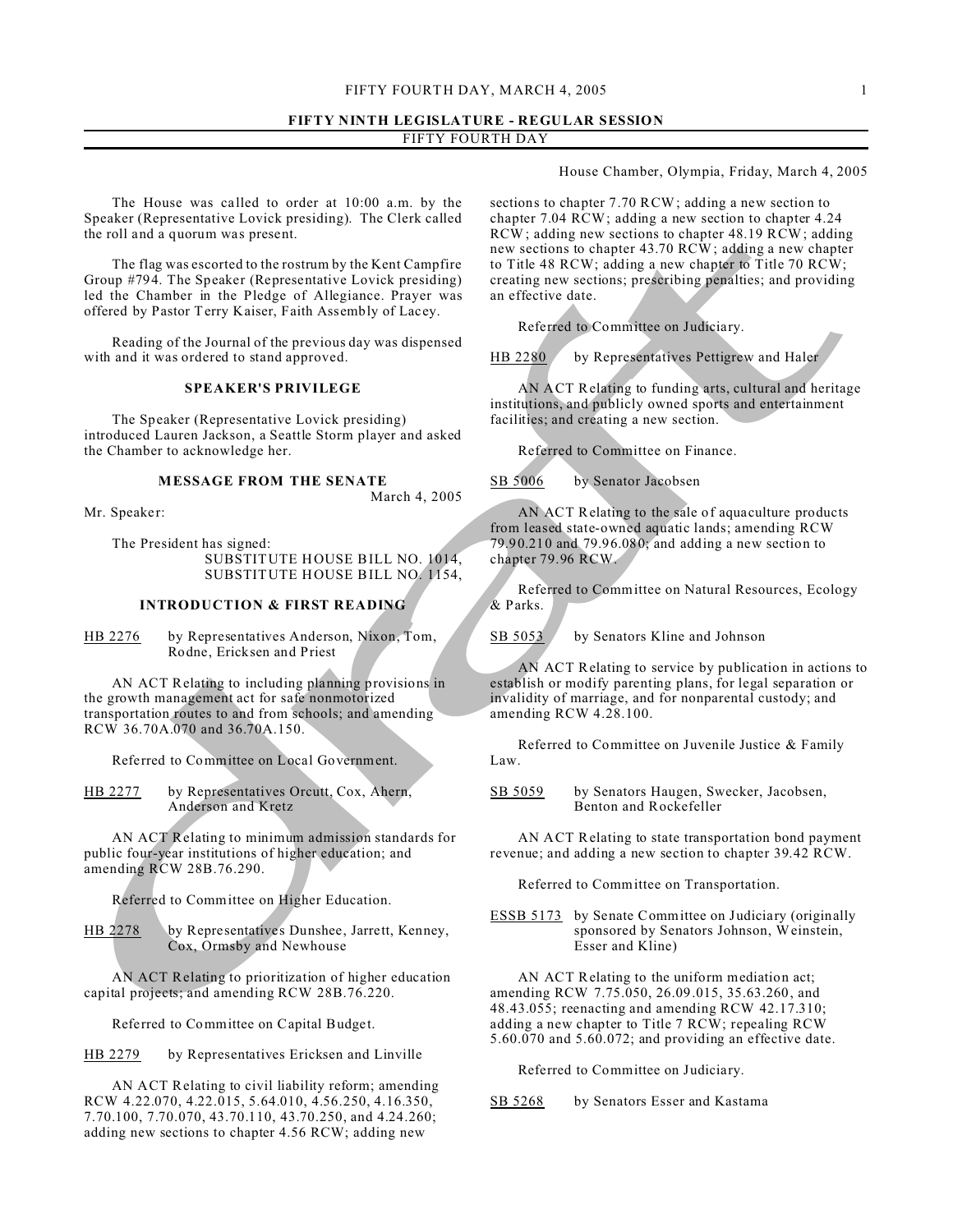AN ACT Relating to assumption by a code city with a population greater than one hundred thousand of a watersewer district with fewer than two hundred fifty customers; and adding a new section to chapter 35.13A RCW.

Referred to Committee on Local Government.

SJR 8206 by Senators Hargrove, Stevens, Regala, Kline, Esser, Zarelli, Carrell, Finkbeiner, Johnson, Delvin, Fairley, Swecker, Sheldon, McAuliffe, Franklin, Prentice, Shin, Spanel, Kohl-Welles, Brown, Roach and Mulliken

Revising limitations on use of inmate labor.

Referred to Committee on Criminal Justice & Corrections.

There being no objection, the bills and resolution listed on the day's introduction sheet under the fourth order of business were referred to the committees so designated.

# **REPORTS OF STANDING COM MITTEES**

March 2, 2005

HB 1120 Prime Sponsor, Representative Dunshee: Returning interest earned to the community and technical college capital projects account. Reported by Committee on Appropriations

MAJORITY recommendation: Do pass. Signed by Representatives Sommers, Chairman; Fromhold, Vice Chairman; Alexander, Ranking Minority Member; Anderson, Assistant Ranking Minority Member; Armstrong; Bailey; Buri; Clements; Cody; Conway; Darneille; Dunshee; Grant; Haigh; Hinkle; Hunter; Kagi; Kenney; Kessler; Linville; McDermott; McDonald; McIntire; Miloscia; Pearson; Priest; Schual-Berke; Talcott and Walsh.

Passed to Committee on Rules for second reading.

March 2, 2005

HB 1243 Prime Sponsor, Representative Green: Increasing patient safety through disclosure and analysis of adverse events. Reported by Committee on Appropriations

MAJORITY recommendation: Do pass substitute bill proposed by the Committee on Health Care. Signed by Representatives Sommers, Chairman; Fromhold, Vice Chairman; Cody; Conway; Darneille; Dunshee; Grant; Haigh; Hunter; Kagi; Kenney; Kessler; Linville; McDermott; McIntire; Miloscia; Priest; Schual-Berke; Talcott and Walsh.

MINORITY recommendation: Do not pass. Signed by Representatives Alexander, Ranking Minority Member; Anderson, Assistant Ranking Minority Member; Bailey; Buri; Clements; Hinkle; McDonald and Pearson.

Passed to Committee on Rules for second reading.

March 2, 2005

HB 1344 Prime Sponsor, Representative P. Sullivan: Requiring information on fugitives to be

posted on the internet. Reported by Committee on Appropriations

MAJORITY recommendation: The substitute bill be substituted therefor and the substitute bill do pass. Signed by Representatives Sommers, Chairman; Fromhold, Vice Chairman; Alexander, Ranking Minority Member; Anderson, Assistant Ranking Minority Member; Bailey; Buri; Clements; Cody; Conway; Darneille; Dunshee; Grant; Haigh; Hinkle; Hunter; Kagi; Kenney; Kessler; Linville; McDermott; McDonald; McIntire; Miloscia; Pearson; Priest; Schual-Berke; Talcott and Walsh.

Passed to Committee on Rules for second reading.

March 3, 2005

HB 1457 Prime Sponsor, Representative Haigh: Creating the military department capital account and rental and lease account. Reported by Committee on Capital Budget

MAJORITY recommendation: Do pass. Signed by Representatives Dunshee, Chairman; Ormsby, Vice Chairman; Jarrett, Ranking Minority Member; Hankins, Assistant Ranking Minority Member; Blake; Chase; Cox; DeBolt; Eickmeyer; Ericks; Ericksen; Green; Holmquist; Kretz; Kristiansen; Lantz; McCune; Moeller; Morrell; Newhouse; O'Brien; Roach; Schual-Berke; Serben; Springer; Strow and Upthegrove.

Passed to Committee on Rules for second reading.

March 2, 2005

HB 1662 Prime Sponsor, Representative Kenney: Authorizing an independent, nonprofit Washington academy of sciences. Reported by Committee on Appropriations

MAJORITY recommendation: Do pass. Signed by Representatives Sommers, Chairman; Fromhold, Vice Chairman; Alexander, Ranking Minority Member; Anderson, Assistant Ranking Minority Member; Armstrong; Bailey; Buri; Clements; Cody; Conway; Darneille; Dunshee; Grant; Haigh; Hinkle; Hunter; Kagi; Kenney; Kessler; Linville; McDermott; McDonald; McIntire; Miloscia; Pearson; Priest; Schual-Berke; Talcott and Walsh.

Passed to Committee on Rules for second reading.

March 2, 2005

HB 1888 Prime Sponsor, Representative Nixon: Regulating electronic mail fraud. Reported by Committee on Appropriations

MAJORITY recommendation: The second substitute bill be substituted therefor and the second substitute do pass and do not pass the substitute bill by Committee on Technology, Energy & Communications. Signed by Representatives Sommers, Chairman; Fromhold, Vice Chairman; Alexander, Ranking Minority Member; Anderson, Assistant Ranking Minority Member; Armstrong; Bailey; Buri; Clements; Cody; Conway; Darneille; Dunshee; Grant; Haigh; Hinkle; Hunter; Kagi; Kenney; Kessler; Linville; McDermott;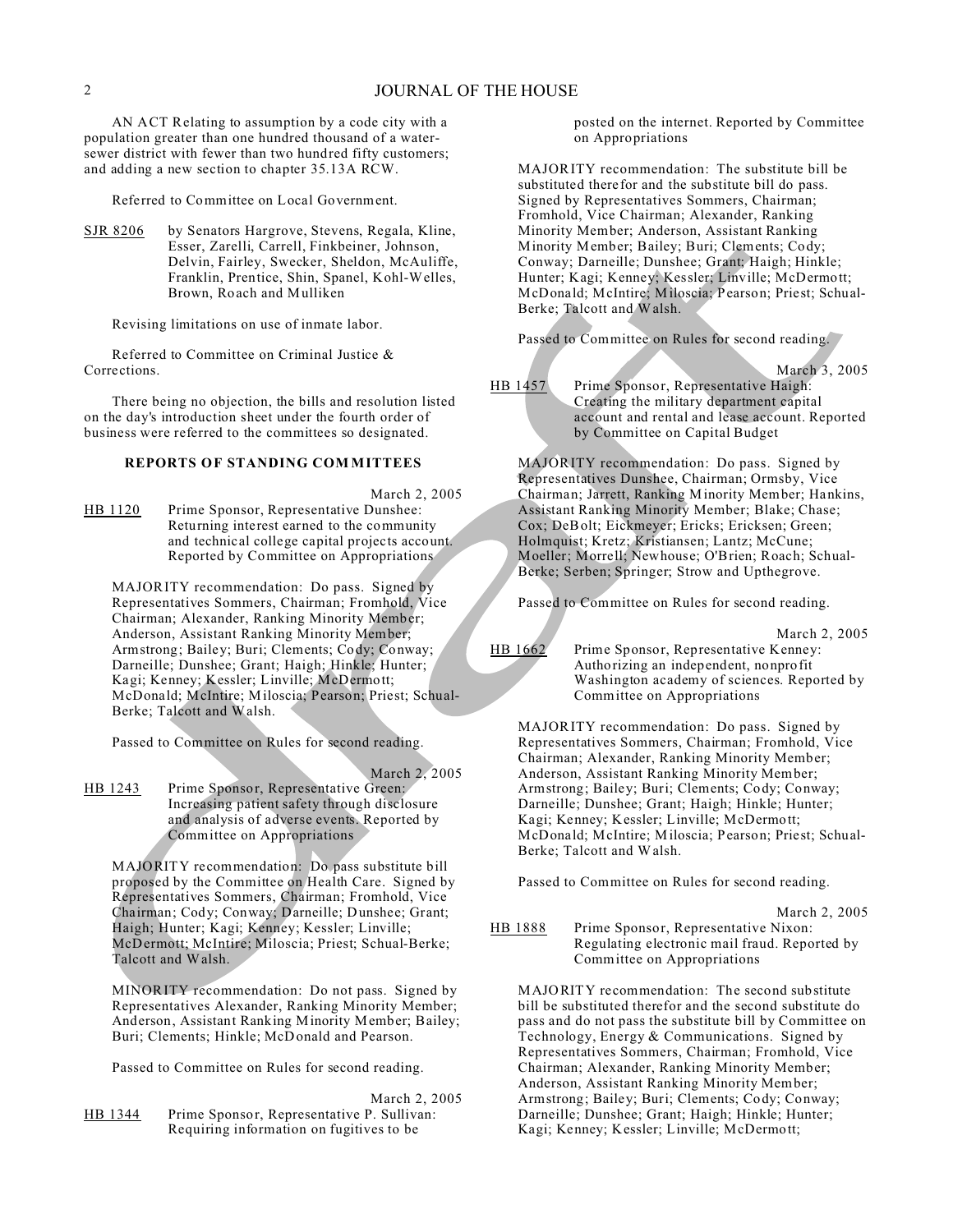McDonald; McIntire; Miloscia; Pearson; Priest; Schual-Berke; Talcott and Walsh.

Passed to Committee on Rules for second reading.

There being no objection, the bills listed on the day's committee reports sheet under the fifth order of business were referred to the committees so designated.

# **SECOND READING**

**HOUSE BILL NO. 1695, By Representatives Buri, Kretz, Green, Grant, Newhouse, Blake, DeBolt, Orcutt, Haler, B. Sullivan and Buck**

# **Modifying the definition of "resident" for the purposes of Title 77 RCW.**

The bill was read the second time.

#### **MOTIONS**

On motion of Representative Clements, Representatives Cox and Orcutt were excused. On motion of Representative Santos, Representatives Conway, Flannigan, Kenney and Sommers were excused.

There being no objection, the rules were suspended, the second reading considered the third and the bill was placed on final passage.

Representatives Buri and B. Sullivan spoke in favor of passage of the bill.

The Speaker (Representative Lovick presiding) stated the question before the House to be the final passage of House Bill No. 1695.

## **ROLL CALL**

The Clerk called the roll on the final passage of House Bill No. 1695 and the bill passed the House by the following vote: Yeas - 92, Nays - 0, Absent - 0, Excused - 6.

Voting yea: Representatives Ahern, Alexander, Anderson, Appleton, Armstrong, Bailey, Blake, Buck, Buri, Campbell, Chandler, Chase, Clements, Clibborn, Cody, Condotta, Crouse, Curtis, Darneille, DeBolt, Dickerson, Dunn, Dunshee, Eickmeyer, Ericks, Ericksen, Fromhold, Grant, Green, Haigh, Haler, Hankins, Hasegawa, Hinkle, Holmquist, Hudgins, Hunt, Hunter, Jarrett, Kagi, Kessler, Kilmer, Kirby, Kretz, Kristiansen, Lantz, Linville, Lovick, McCoy, McCune, McDermott, McDonald, McIntire, Miloscia, Moeller, Morrell, Morris, Murray, Newhouse, Nixon, O'Brien, Ormsby, Pearson, Pettigrew, Priest, Quall, Roach, Roberts, Rodne, Santos, Schindler, Schual-Berke, Sells, Serben, Shabro, Simpson, Skinner, Springer, Strow, B. Sullivan, P. Sullivan, Sump, Takko, Talcott, Tom, Upthegrove, Wallace, Walsh, Williams, Wood, Woods and Mr. Speaker - 92.

Excused: Representatives Conway, Cox, Flannigan, Kenney, Orcutt, and Sommers - 6.

HOUSE BILL NO. 1695, having received the necessary constitutional majority, was declared passed.

#### **HOUSE BILL NO. 1944, By Representatives Hunt and Williams**

#### **Allowing raffles conducted by state employees.**

The bill was read the second time.

There being no objection, the rules were suspended, the second reading considered the third and the bill was placed on final passage.

Representatives Hunt and Sump spoke in favor of passage of the bill.

The Speaker (Representative Lovick presiding) stated the question before the House to be the final passage of House Bill No. 1944.

## **ROLL CALL**

The Clerk called the roll on the final passage of House Bill No. 1944 and the bill passed the House by the following vote: Yeas - 92, Nays - 0, Absent - 0, Excused - 6.

Voting yea: Representatives Ahern, Alexander, Anderson, Appleton, Armstrong, Bailey, Blake, Buck, Buri, Campbell, Chandler, Chase, Clements, Clibborn, Cody, Condotta, Crouse, Curtis, Darneille, DeBolt, Dickerson, Dunn, Dunshee, Eickmeyer, Ericks, Ericksen, Fromhold, Grant, Green, Haigh, Haler, Hankins, Hasegawa, Hinkle, Holmquist, Hudgins, Hunt, Hunter, Jarrett, Kagi, Kessler, Kilmer, Kirby, Kretz, Kristiansen, Lantz, Linville, Lovick, McCoy, McCune, McDermott, McDonald, McIntire, Miloscia, Moeller, Morrell, Morris, Murray, Newhouse, Nixon, O'Brien, Ormsby, Pearson, Pettigrew, Priest, Quall, Roach, Roberts, Rodne, Santos, Schindler, Schual-Berke, Sells, Serben, Shabro, Simpson, Skinner, Springer, Strow, B. Sullivan, P. Sullivan, Sump, Takko, Talcott, Tom, Upthegrove, Wallace, Walsh, Williams, Wood, Woods and Mr. Speaker - 92.

Excused: Representatives Conway, Cox, Flannigan, Kenney, Orcutt and Sommers - 6.

HOUSE BILL NO. 1944, having received the necessary constitutional majority, was declared passed.

The Speaker assumed the chair.

**HOUSE BILL NO. 1832, By Representatives Kretz, Blake, Grant, Holmquist, P. Sullivan, Buri, B. Sullivan, Kristiansen, Serben, Linville, McCune, Orcutt, Sump, Condotta, Cox, Walsh, Clements, Roach, Newhouse, Haler and Pearson**

**Requiring the posting of cougar interactions with pets, livestock, or humans.**

The bill was read the second time.

There being no objection, the rules were suspended, the second reading considered the third and the bill was placed on final passage.

Representatives Kretz and B. Sullivan spoke in favor of passage of the bill.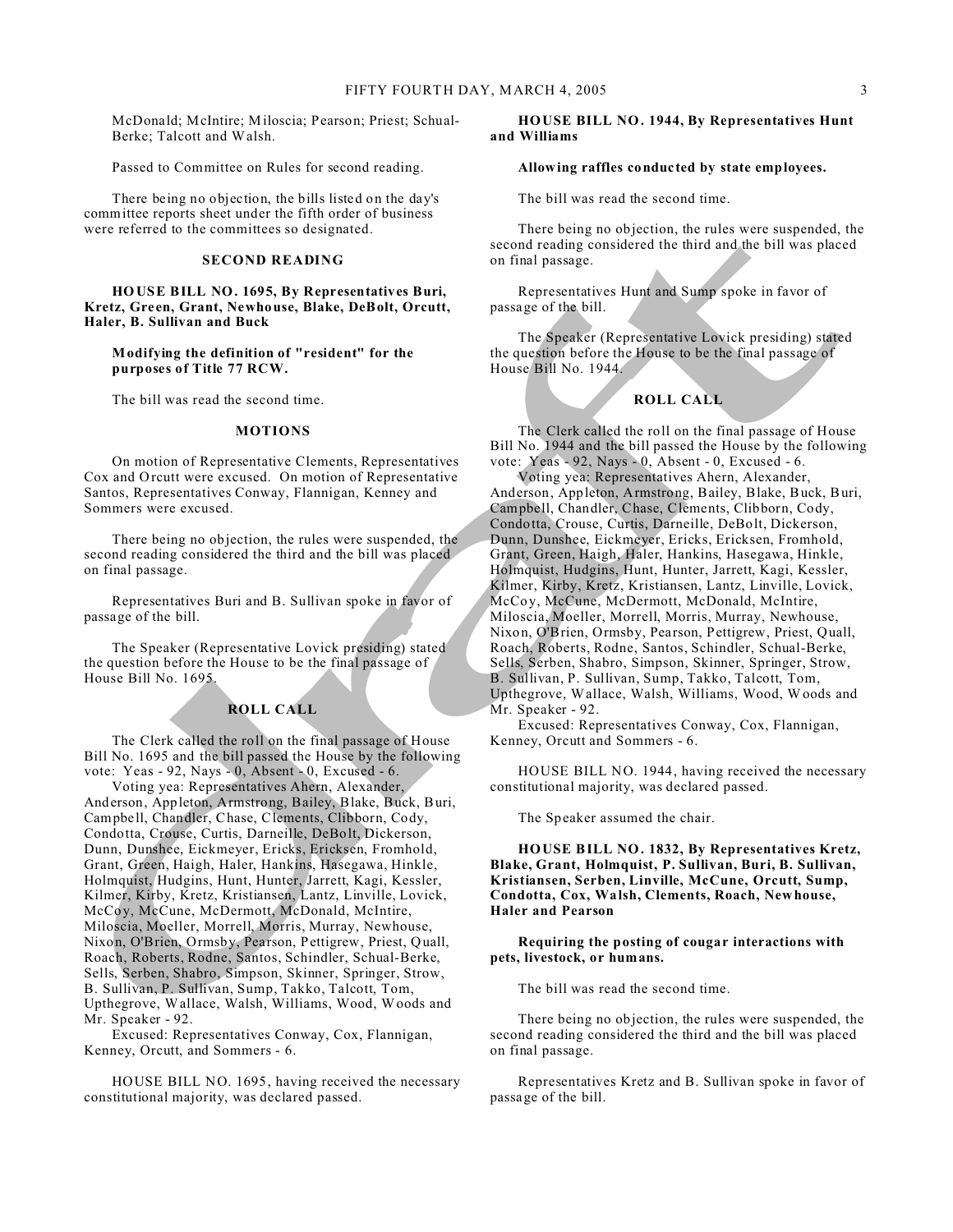# 4 JOURNAL OF THE HOUSE

The Speaker stated the question before the House to be the final passage of House Bill No. 1832.

# **ROLL CALL**

The Clerk called the roll on the final passage of House Bill No. 1832 and the bill passed the House by the following vote: Yeas - 95, Nays - 0, Absent - 0, Excused - 3.

Voting yea: Representatives Ahern, Alexander, Anderson, Appleton, Armstrong, Bailey, Blake, Buck, Buri, Campbell, Chandler, Chase, Clements, Clibborn, Cody, Condotta, Conway, Crouse, Curtis, Darneille, DeBolt, Dickerson, Dunn, Dunshee, Eickmeyer, Ericks, Ericksen, Fromhold, Grant, Green, Haigh, Haler, Hankins, Hasegawa, Hinkle, Holmquist, Hudgins, Hunt, Hunter, Jarrett, Kagi, Kessler, Kilmer, Kirby, Kretz, Kristiansen, Lantz, Linville, Lovick, McCoy, McCune, McDermott, McDonald, McIntire, Miloscia, Moeller, Morrell, Morris, Murray, Newhouse, Nixon, O'Brien, Orcutt, Ormsby, Pearson, Pettigrew, Priest, Quall, Roach, Roberts, Rodne, Santos, Schindler, Schual-Berke, Sells, Serben, Shabro, Simpson, Skinner, Sommers, Springer, Strow, B. Sullivan, P. Sullivan, Sump, Takko, Talcott, Tom, Upthegrove, Wallace, Walsh, Williams, Wood, Woods and Mr. Speaker - 95.

Excused: Representatives Cox, Flannigan and Kenney - 3.

HOUSE BILL NO. 1832, having received the necessary constitutional majority, was declared passed.

# **HOUSE BILL NO. 1958, By Representatives Buck and B. Sullivan**

# **Extending certain limited fisheries buyback programs.**

The bill was read the second time.

There being no objection, the rules were suspended, the second reading considered the third and the bill was placed on final passage.

Representatives Buck and B. Sullivan spoke in favor of passage of the bill.

The Speaker stated the question before the House to be the final passage of House Bill No. 1958.

#### **ROLL CALL**

The Clerk called the roll on the final passage of House Bill No. 1958 and the bill passed the House by the following vote: Yeas - 96, Nays - 0, Absent - 0, Excused - 2.

Voting yea: Representatives Ahern, Alexander, Anderson, Appleton, Armstrong, Bailey, Blake, Buck, Buri, Campbell, Chandler, Chase, Clements, Clibborn, Cody, Condotta, Conway, Cox, Crouse, Curtis, Darneille, DeBolt, Dickerson, Dunn, Dunshee, Eickmeyer, Ericks, Ericksen, Fromhold, Grant, Green, Haigh, Haler, Hankins, Hasegawa, Hinkle, Holmquist, Hudgins, Hunt, Hunter, Jarrett, Kagi, Kessler, Kilmer, Kirby, Kretz, Kristiansen, Lantz, Linville, Lovick, McCoy, McCune, McDermott, McDonald, McIntire, Miloscia, Moeller, Morrell, Morris, Murray, Newhouse, Nixon, O'Brien, Orcutt, Ormsby, Pearson, Pettigrew, Priest, Quall, Roach, Roberts, Rodne, Santos, Schindler, Schual-Berke, Sells, Serben, Shabro, Simpson,

Skinner, Sommers, Springer, Strow, B. Sullivan, P. Sullivan, Sump, Takko, Talcott, Tom, Upthegrove, Wallace, Walsh, Williams, Wood, Woods and Mr. Speaker - 96.

Excused: Representatives Flannigan and Kenney - 2.

HOUSE BILL NO. 1958, having received the necessary constitutional majority, was declared passed.

# **HOUSE BILL NO. 1007, By Representatives Hunt, Alexander, Sommers, Kenney and Chase; by request of Department of General Administration**

**Establishing a commemorative works account for the department of general administration.**

The bill was read the second time.

There being no objection, the rules were suspended, the second reading considered the third and the bill was placed on final passage.

Representative Hunt spoke in favor of passage of the bill.

The Speaker stated the question before the House to be the final passage of House Bill No. 1007.

#### **ROLL CALL**

The Clerk called the roll on the final passage of House Bill No. 1007 and the bill passed the House by the following vote: Yeas - 96, Nays - 0, Absent - 0, Excused - 2.

Voting yea: Representatives Ahern, Alexander, Anderson, Appleton, Armstrong, Bailey, Blake, Buck, Buri, Campbell, Chandler, Chase, Clements, Clibborn, Cody, Condotta, Conway, Cox, Crouse, Curtis, Darneille, DeBolt, Dickerson, Dunn, Dunshee, Eickmeyer, Ericks, Ericksen, Fromhold, Grant, Green, Haigh, Haler, Hankins, Hasegawa, Hinkle, Holmquist, Hudgins, Hunt, Hunter, Jarrett, Kagi, Kessler, Kilmer, Kirby, Kretz, Kristiansen, Lantz, Linville, Lovick, McCoy, McCune, McDermott, McDonald, McIntire, Miloscia, Moeller, Morrell, Morris, Murray, Newhouse, Nixon, O'Brien, Orcutt, Ormsby, Pearson, Pettigrew, Priest, Quall, Roach, Roberts, Rodne, Santos, Schindler, Schual-Berke, Sells, Serben, Shabro, Simpson, Skinner, Sommers, Springer, Strow, B. Sullivan, P. Sullivan, Sump, Takko, Talcott, Tom, Upthegrove, Wallace, Walsh, Williams, Wood, Woods and Mr. Speaker - 96.

Excused: Representatives Flannigan and Kenney - 2.

HOUSE BILL NO. 1007, having received the necessary constitutional majority, was declared passed.

#### **HOUSE BILL NO. 1032, By Representatives Kirby, Roach, Simpson and Schual-Berke; by request of Insurance Commissioner**

#### **Adopting the interstate insurance product regulation compact.**

The bill was read the second time.

There being no objection, the rules were suspended, the second reading considered the third and the bill was placed on final passage.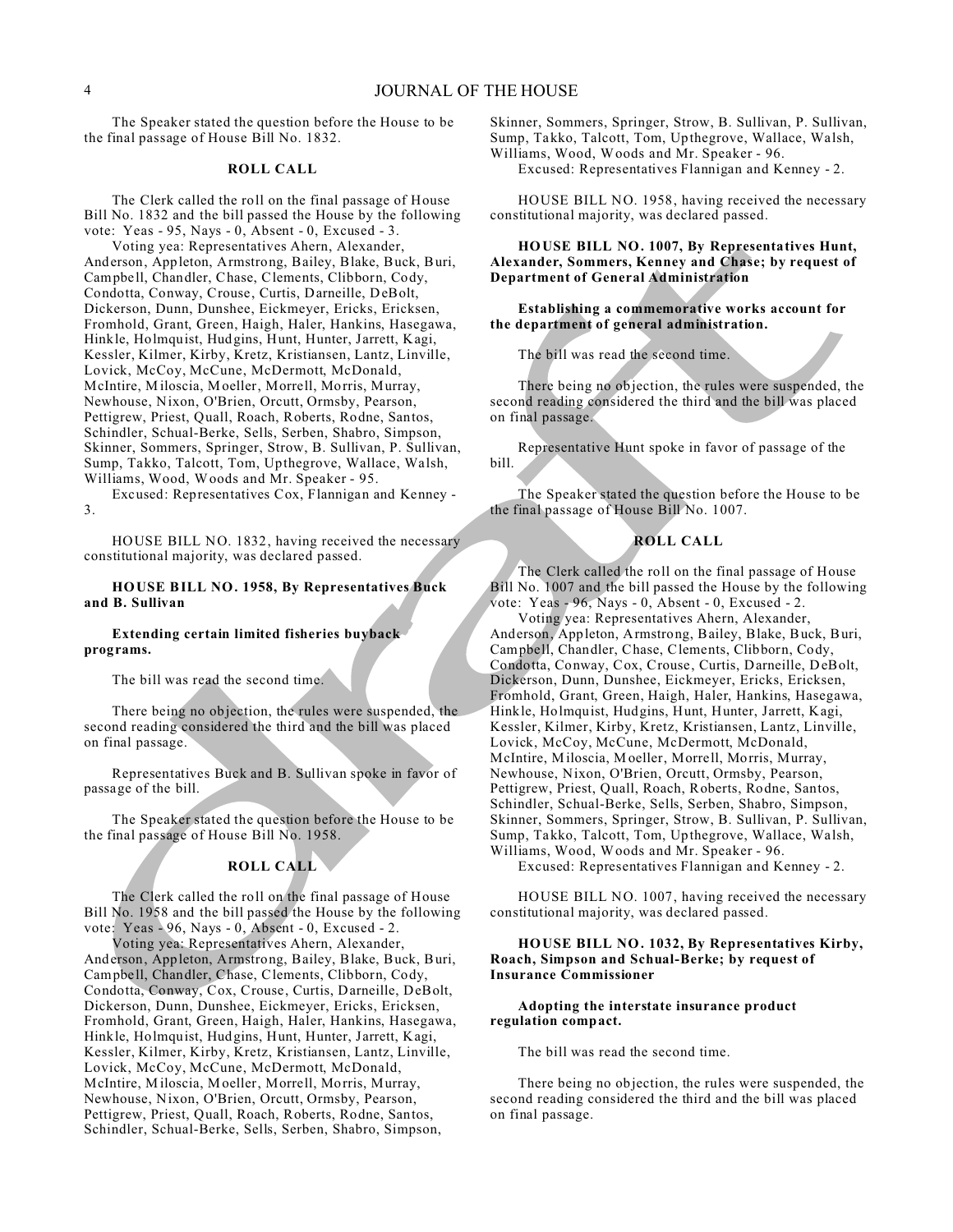Representatives Kirby and Roach spoke in favor of passage of the bill.

The Speaker stated the question before the House to be the final passage of House Bill No. 1032.

#### **ROLL CALL**

The Clerk called the roll on the final passage of House Bill No. 1032 and the bill passed the House by the following vote: Yeas - 96, Nays - 0, Absent - 0, Excused - 2.

Voting yea: Representatives Ahern, Alexander, Anderson, Appleton, Armstrong, Bailey, Blake, Buck, Buri, Campbell, Chandler, Chase, Clements, Clibborn, Cody, Condotta, Conway, Cox, Crouse, Curtis, Darneille, DeBolt, Dickerson, Dunn, Dunshee, Eickmeyer, Ericks, Ericksen, Fromhold, Grant, Green, Haigh, Haler, Hankins, Hasegawa, Hinkle, Holmquist, Hudgins, Hunt, Hunter, Jarrett, Kagi, Kessler, Kilmer, Kirby, Kretz, Kristiansen, Lantz, Linville, Lovick, McCoy, McCune, McDermott, McDonald, McIntire, Miloscia, Moeller, Morrell, Morris, Murray, Newhouse, Nixon, O'Brien, Orcutt, Ormsby, Pearson, Pettigrew, Priest, Quall, Roach, Roberts, Rodne, Santos, Schindler, Schual-Berke, Sells, Serben, Shabro, Simpson, Skinner, Sommers, Springer, Strow, B. Sullivan, P. Sullivan, Sump, Takko, Talcott, Tom, Upthegrove, Wallace, Walsh, Williams, Wood, Woods and Mr. Speaker - 96.

Excused: Representatives Flannigan and Kenney - 2.

HOUSE BILL NO. 1032, having received the necessary constitutional majority, was declared passed.

#### **HOUSE BILL NO. 1051, By Representatives Murray and Ericksen; by request of Legislative Ethics Board**

#### **Modifying provisions governing ethics complaints.**

The bill was read the second time.

There being no objection, the rules were suspended, the second reading considered the third and the bill was placed on final passage.

Representatives Murray and Ericksen spoke in favor of passage of the bill.

The Speaker stated the question before the House to be the final passage of House Bill No. 1051.

# **ROLL CALL**

The Clerk called the roll on the final passage of House Bill No. 1051 and the bill passed the House by the following vote: Yeas - 96, Nays - 0, Absent - 0, Excused - 2.

Voting yea: Representatives Ahern, Alexander, Anderson, Appleton, Armstrong, Bailey, Blake, Buck, Buri, Campbell, Chandler, Chase, Clements, Clibborn, Cody, Condotta, Conway, Cox, Crouse, Curtis, Darneille, DeBolt, Dickerson, Dunn, Dunshee, Eickmeyer, Ericks, Ericksen, Fromhold, Grant, Green, Haigh, Haler, Hankins, Hasegawa, Hinkle, Holmquist, Hudgins, Hunt, Hunter, Jarrett, Kagi, Kessler, Kilmer, Kirby, Kretz, Kristiansen, Lantz, Linville, Lovick, McCoy, McCune, McDermott, McDonald, McIntire, Miloscia, Moeller, Morrell, Morris, Murray, Newhouse, Nixon, O'Brien, Orcutt, Ormsby, Pearson,

Pettigrew, Priest, Quall, Roach, Roberts, Rodne, Santos, Schindler, Schual-Berke, Sells, Serben, Shabro, Simpson, Skinner, Sommers, Springer, Strow, B. Sullivan, P. Sullivan, Sump, Takko, Talcott, Tom, Upthegrove, Wallace, Walsh, Williams, Wood, Woods and Mr. Speaker - 96.

Excused: Representatives Flannigan and Kenney - 2.

HOUSE BILL NO. 1051, having received the necessary constitutional majority, was declared passed.

**HOUSE BILL NO. 1090, By Representatives Hudgins, Jarrett, Sommers, Bailey, Morris, Strow, Nixon, Kenney, Hasegawa, Lantz, Flannigan, Santos, Murray, Wood, Upthegrove, Dickerson, B. Sullivan, Schual-Berke, Cody, Pettigrew, Conway, Simpson, Woods, McIntire, Kagi, Chase, Tom, Morrell and Kilmer**

#### **Using pictograms in transportation signs.**

The bill was read the second time.

Representative Murray moved that Substitute House Bill No. 1090 be substituted for House Bill No. 1090 and the substitute bill be placed on the second reading calendar. Representative Murray spoke in favor of the motion. The motion was adopted.

SUBSTITUTE HOUSE BILL NO. 1090 was read the second time.

There being no objection, the rules were suspended, the second reading considered the third and the bill was placed on final passage.

Representatives Hudgins and Jarrett spoke in favor of passage of the bill.

The Speaker stated the question before the House to be the final passage of Substitute House Bill No. 1090.

#### **ROLL CALL**

The Clerk called the roll on the final passage of Substitute House Bill No. 1090 and the bill passed the House by the following vote: Yeas - 96, Nays - 0, Absent - 0, Excused - 2.

Voting yea: Representatives Ahern, Alexander, Anderson, Appleton, Armstrong, Bailey, Blake, Buck, Buri, Campbell, Chandler, Chase, Clements, Clibborn, Cody, Condotta, Conway, Cox, Crouse, Curtis, Darneille, DeBolt, Dickerson, Dunn, Dunshee, Eickmeyer, Ericks, Ericksen, Fromhold, Grant, Green, Haigh, Haler, Hankins, Hasegawa, Hinkle, Holmquist, Hudgins, Hunt, Hunter, Jarrett, Kagi, Kessler, Kilmer, Kirby, Kretz, Kristiansen, Lantz, Linville, Lovick, McCoy, McCune, McDermott, McDonald, McIntire, Miloscia, Moeller, Morrell, Morris, Murray, Newhouse, Nixon, O'Brien, Orcutt, Ormsby, Pearson, Pettigrew, Priest, Quall, Roach, Roberts, Rodne, Santos, Schindler, Schual-Berke, Sells, Serben, Shabro, Simpson, Skinner, Sommers, Springer, Strow, B. Sullivan, P. Sullivan, Sump, Takko, Talcott, Tom, Upthegrove, Wallace, Walsh, Williams, Wood, Woods and Mr. Speaker - 96.

Excused: Representatives Flannigan and Kenney - 2.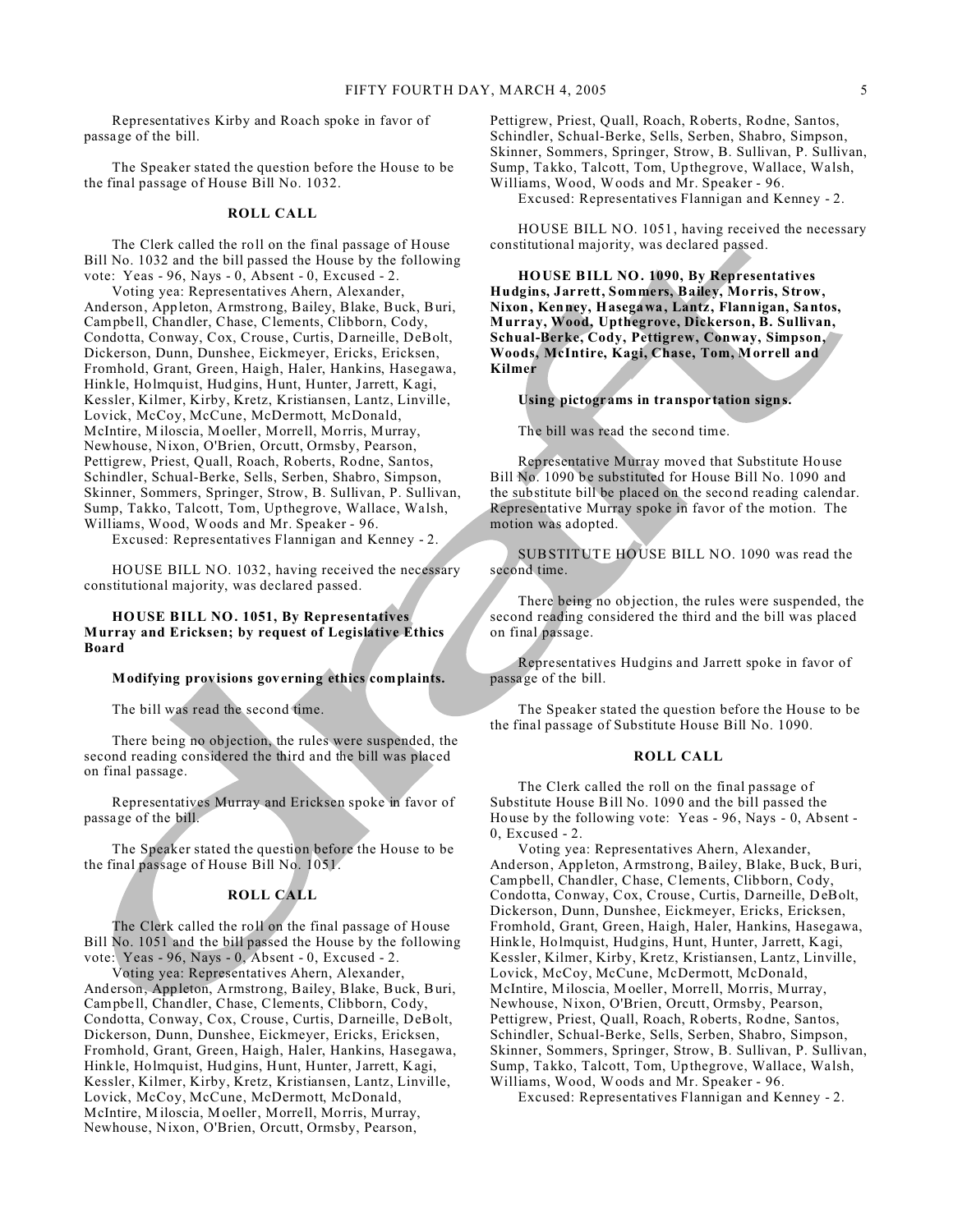SUBSTITUTE HOUSE BILL NO. 1090, having received the necessary constitutional majority, was declared passed.

#### **HOUSE BILL NO. 1112, By Representatives Quall, Bailey, Morris, Strow, Kristiansen and Pearson; by request of Board For Judicial Administration**

#### **Creating an additional superior court position.**

The bill was read the second time.

There being no objection, the rules were suspended, the second reading considered the third and the bill was placed on final passage.

Representatives Quall and Bailey spoke in favor of passage of the bill.

The Speaker stated the question before the House to be the final passage of House Bill No. 1112.

#### **ROLL CALL**

The Clerk called the roll on the final passage of House Bill No. 1112 and the bill passed the House by the following vote: Yeas - 96, Nays - 0, Absent - 0, Excused - 2.

Voting yea: Representatives Ahern, Alexander, Anderson, Appleton, Armstrong, Bailey, Blake, Buck, Buri, Campbell, Chandler, Chase, Clements, Clibborn, Cody, Condotta, Conway, Cox, Crouse, Curtis, Darneille, DeBolt, Dickerson, Dunn, Dunshee, Eickmeyer, Ericks, Ericksen, Fromhold, Grant, Green, Haigh, Haler, Hankins, Hasegawa, Hinkle, Holmquist, Hudgins, Hunt, Hunter, Jarrett, Kagi, Kessler, Kilmer, Kirby, Kretz, Kristiansen, Lantz, Linville, Lovick, McCoy, McCune, McDermott, McDonald, McIntire, Miloscia, Moeller, Morrell, Morris, Murray, Newhouse, Nixon, O'Brien, Orcutt, Ormsby, Pearson, Pettigrew, Priest, Quall, Roach, Roberts, Rodne, Santos, Schindler, Schual-Berke, Sells, Serben, Shabro, Simpson, Skinner, Sommers, Springer, Strow, B. Sullivan, P. Sullivan, Sump, Takko, Talcott, Tom, Upthegrove, Wallace, Walsh, Williams, Wood, Woods and Mr. Speaker - 96.

Excused: Representatives Flannigan and Kenney - 2.

HOUSE BILL NO. 1112, having received the necessary constitutional majority, was declared passed.

There being no objection, HOUSE BILL NO. 1115 was returned to the Committee on Rules.

#### **HOUSE BILL NO. 1124, By Representatives Eickmeyer, Buck, Blake, Upthegrove, B. Sullivan, Chase and Dunshee**

**Authorizing the use of signs, banners, or decorations over highways under limited circumstances.**

The bill was read the second time.

There being no objection, the rules were suspended, the second reading considered the third and the bill was placed on final passage.

Representatives Eickmeyer and Buck spoke in favor of passage of the bill.

The Speaker stated the question before the House to be the final passage of House Bill No. 1124.

# **ROLL CALL**

The Clerk called the roll on the final passage of House Bill No. 1124 and the bill passed the House by the following vote: Yeas - 96, Nays - 0, Absent - 0, Excused - 2.

Voting yea: Representatives Ahern, Alexander, Anderson, Appleton, Armstrong, Bailey, Blake, Buck, Buri, Campbell, Chandler, Chase, Clements, Clibborn, Cody, Condotta, Conway, Cox, Crouse, Curtis, Darneille, DeBolt, Dickerson, Dunn, Dunshee, Eickmeyer, Ericks, Ericksen, Fromhold, Grant, Green, Haigh, Haler, Hankins, Hasegawa, Hinkle, Holmquist, Hudgins, Hunt, Hunter, Jarrett, Kagi, Kessler, Kilmer, Kirby, Kretz, Kristiansen, Lantz, Linville, Lovick, McCoy, McCune, McDermott, McDonald, McIntire, Miloscia, Moeller, Morrell, Morris, Murray, Newhouse, Nixon, O'Brien, Orcutt, Ormsby, Pearson, Pettigrew, Priest, Quall, Roach, Roberts, Rodne, Santos, Schindler, Schual-Berke, Sells, Serben, Shabro, Simpson, Skinner, Sommers, Springer, Strow, B. Sullivan, P. Sullivan, Sump, Takko, Talcott, Tom, Upthegrove, Wallace, Walsh, Williams, Wood, Woods and Mr. Speaker - 96.

Excused: Representatives Flannigan and Kenney - 2.

HOUSE BILL NO. 1124, having received the necessary constitutional majority, was declared passed.

# **HOUSE BILL NO. 1132, By Representatives Nixon, Haigh and Shabro**

## **Allowing more candidates to file with the secretary of state.**

The bill was read the second time.

Representative Haigh moved that Substitute House Bill No. 1132 be substituted for House Bill No. 1132 and the substitute bill be placed on the second reading calendar. Representative Nixon spoke in favor of the motion. The motion was adopted.

SUBSTITUTE HOUSE BILL NO. 1132 was read the second time.

There being no objection, the rules were suspended, the second reading considered the third and the bill was placed on final passage.

Representative Nixon spoke in favor of passage of the bill.

The Speaker stated the question before the House to be the final passage of Substitute House Bill No. 1132.

#### **ROLL CALL**

The Clerk called the roll on the final passage of Substitute House Bill No. 1132 and the bill passed the House by the following vote: Yeas - 96, Nays - 0, Absent - 0, Excused - 2.

Voting yea: Representatives Ahern, Alexander, Anderson, Appleton, Armstrong, Bailey, Blake, Buck, Buri, Campbell, Chandler, Chase, Clements, Clibborn, Cody, Condotta, Conway, Cox, Crouse, Curtis, Darneille, DeBolt,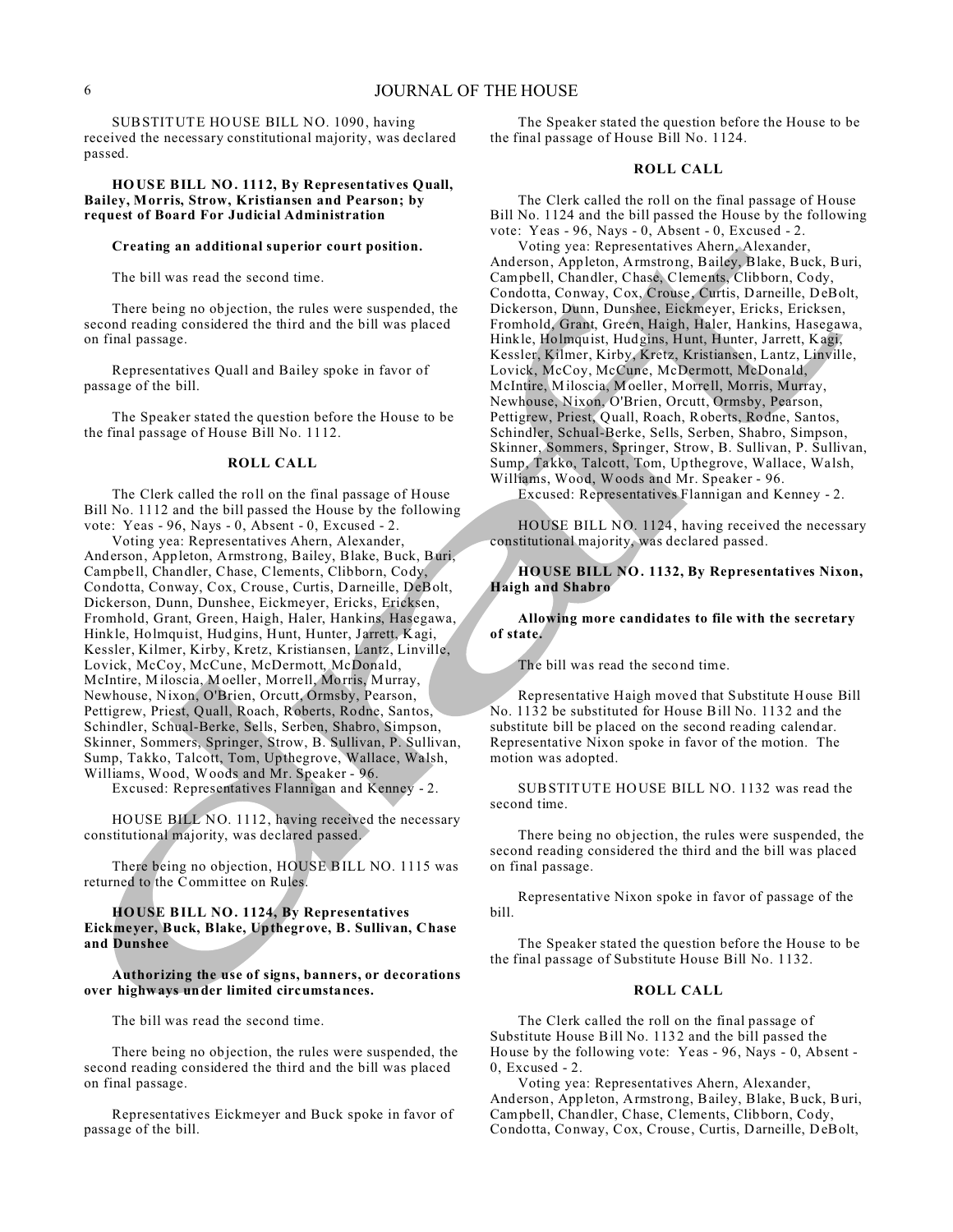Dickerson, Dunn, Dunshee, Eickmeyer, Ericks, Ericksen, Fromhold, Grant, Green, Haigh, Haler, Hankins, Hasegawa, Hinkle, Holmquist, Hudgins, Hunt, Hunter, Jarrett, Kagi, Kessler, Kilmer, Kirby, Kretz, Kristiansen, Lantz, Linville, Lovick, McCoy, McCune, McDermott, McDonald, McIntire, Miloscia, Moeller, Morrell, Morris, Murray, Newhouse, Nixon, O'Brien, Orcutt, Ormsby, Pearson, Pettigrew, Priest, Quall, Roach, Roberts, Rodne, Santos, Schindler, Schual-Berke, Sells, Serben, Shabro, Simpson, Skinner, Sommers, Springer, Strow, B. Sullivan, P. Sullivan, Sump, Takko, Talcott, Tom, Upthegrove, Wallace, Walsh, Williams, Wood, Woods and Mr. Speaker - 96.

Excused: Representatives Flannigan and Kenney - 2.

SUBSTITUTE HOUSE BILL NO. 1132, having received the necessary constitutional majority, was declared passed.

#### **HOUSE BILL NO. 1133, By Representatives Nixon, Haigh and Shabro**

#### **Reorganizing public disclosure law.**

The bill was read the second time.

Representative Haigh moved that Substitute House Bill No. 1133 be substituted for House Bill No. 1133 and the substitute bill be placed on the second reading calendar. Representative Haigh spoke in favor of the motion. The motion was adopted.

SUBSTITUTE HOUSE BILL NO. 1133 was read the second time.

There being no objection, the rules were suspended, the second reading considered the third and the bill was placed on final passage.

Representatives Nixon and Haigh spoke in favor of passage of the bill.

The Speaker stated the question before the House to be the final passage of Substitute House Bill No. 1133.

### **ROLL CALL**

The Clerk called the roll on the final passage of Substitute House Bill No. 1133 and the bill passed the House by the following vote: Yeas - 96, Nays - 0, Absent - 0, Excused - 2.

Voting yea: Representatives Ahern, Alexander, Anderson, Appleton, Armstrong, Bailey, Blake, Buck, Buri, Campbell, Chandler, Chase, Clements, Clibborn, Cody, Condotta, Conway, Cox, Crouse, Curtis, Darneille, DeBolt, Dickerson, Dunn, Dunshee, Eickmeyer, Ericks, Ericksen, Fromhold, Grant, Green, Haigh, Haler, Hankins, Hasegawa, Hinkle, Holmquist, Hudgins, Hunt, Hunter, Jarrett, Kagi, Kessler, Kilmer, Kirby, Kretz, Kristiansen, Lantz, Linville, Lovick, McCoy, McCune, McDermott, McDonald, McIntire, Miloscia, Moeller, Morrell, Morris, Murray, Newhouse, Nixon, O'Brien, Orcutt, Ormsby, Pearson, Pettigrew, Priest, Quall, Roach, Roberts, Rodne, Santos, Schindler, Schual-Berke, Sells, Serben, Shabro, Simpson, Skinner, Sommers, Springer, Strow, B. Sullivan, P. Sullivan, Sump, Takko, Talcott, Tom, Upthegrove, Wallace, Walsh, Williams, Wood, Woods and Mr. Speaker - 96.

Excused: Representatives Flannigan and Kenney - 2.

SUBSTITUTE HOUSE BILL NO. 1133, having received the necessary constitutional majority, was declared passed.

# **HOUSE BILL NO. 1141, By Representatives Conway, Tom, Wood, Buri, Miloscia, Condotta, Armstrong and Kenney**

# **Changing the expiration date of the Washington real estate research account.**

The bill was read the second time.

There being no objection, the rules were suspended, the second reading considered the third and the bill was placed on final passage.

Representatives Conway and Tom spoke in favor of passage of the bill.

The Speaker stated the question before the House to be the final passage of House Bill No. 1141.

#### **ROLL CALL**

The Clerk called the roll on the final passage of House Bill No. 1141 and the bill passed the House by the following vote: Yeas - 96, Nays - 0, Absent - 0, Excused - 2.

Voting yea: Representatives Ahern, Alexander, Anderson, Appleton, Armstrong, Bailey, Blake, Buck, Buri, Campbell, Chandler, Chase, Clements, Clibborn, Cody, Condotta, Conway, Cox, Crouse, Curtis, Darneille, DeBolt, Dickerson, Dunn, Dunshee, Eickmeyer, Ericks, Ericksen, Fromhold, Grant, Green, Haigh, Haler, Hankins, Hasegawa, Hinkle, Holmquist, Hudgins, Hunt, Hunter, Jarrett, Kagi, Kessler, Kilmer, Kirby, Kretz, Kristiansen, Lantz, Linville, Lovick, McCoy, McCune, McDermott, McDonald, McIntire, Miloscia, Moeller, Morrell, Morris, Murray, Newhouse, Nixon, O'Brien, Orcutt, Ormsby, Pearson, Pettigrew, Priest, Quall, Roach, Roberts, Rodne, Santos, Schindler, Schual-Berke, Sells, Serben, Shabro, Simpson, Skinner, Sommers, Springer, Strow, B. Sullivan, P. Sullivan, Sump, Takko, Talcott, Tom, Upthegrove, Wallace, Walsh, Williams, Wood, Woods and Mr. Speaker - 96. Excused: Representatives Flannigan and Kenney - 2.

HOUSE BILL NO. 1141, having received the necessary constitutional majority, was declared passed.

#### **HOUSE BILL NO. 1158, By Representatives Takko and Alexander**

#### **Modifying county treasurer administrative provisions.**

The bill was read the second time.

Representative Simpson moved that Substitute House Bill No. 1158 be substituted for House Bill No. 1158 and the substitute bill be placed on the second reading calendar. Representatives Simpson and Schindler spoke in favor of the motion. The motion was adopted.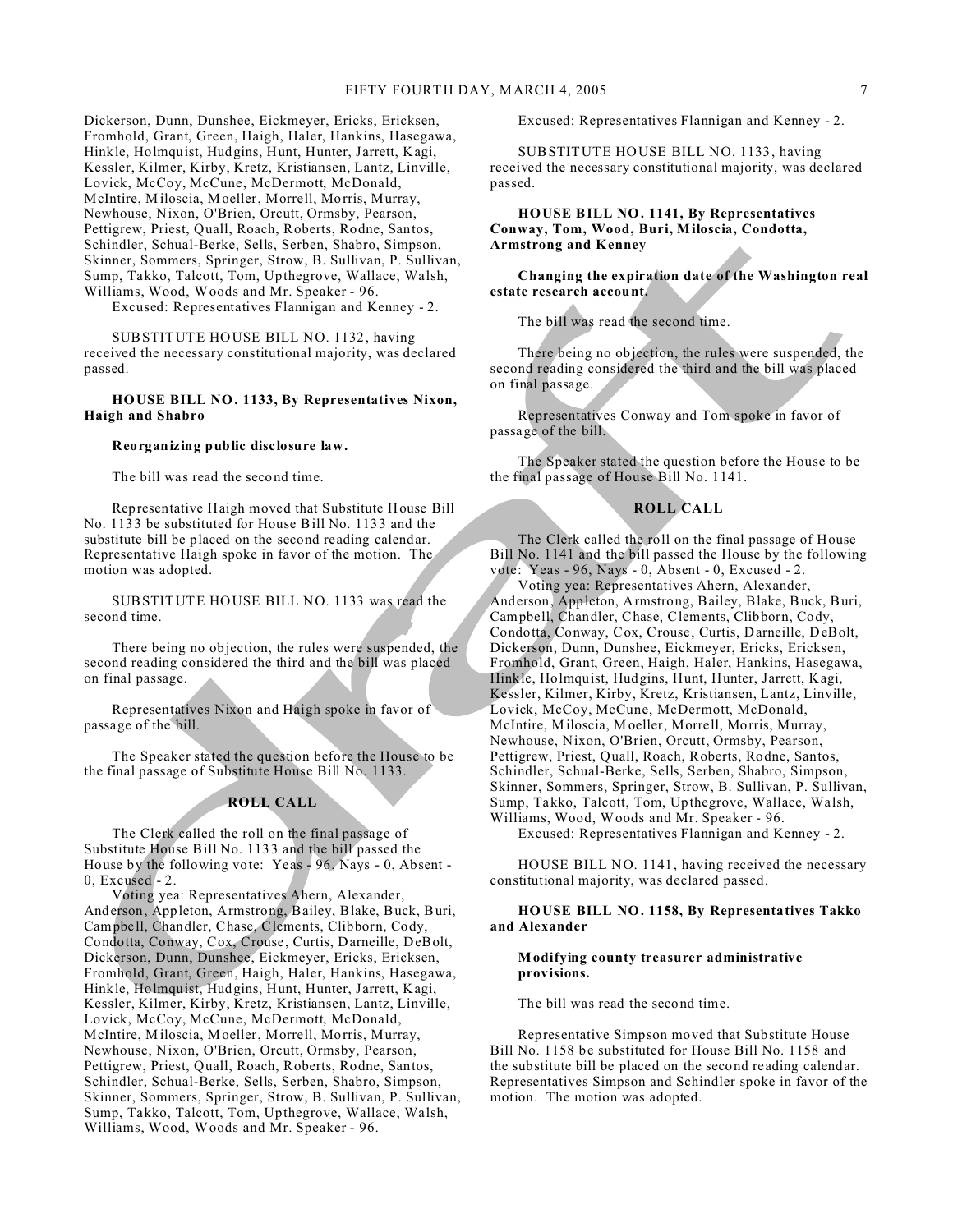SUBSTITUTE HOUSE BILL NO. 1158 was read the second time.

There being no objection, the rules were suspended, the second reading considered the third and the bill was placed on final passage.

Representatives Takko and Alexander spoke in favor of passage of the bill.

The Speaker stated the question before the House to be the final passage of Substitute House Bill No. 1158.

# **ROLL CALL**

The Clerk called the roll on the final passage of Substitute House Bill No. 1158 and the bill passed the House by the following vote: Yeas - 96, Nays - 0, Absent - 0, Excused - 2.

Voting yea: Representatives Ahern, Alexander, Anderson, Appleton, Armstrong, Bailey, Blake, Buck, Buri, Campbell, Chandler, Chase, Clements, Clibborn, Cody, Condotta, Conway, Cox, Crouse, Curtis, Darneille, DeBolt, Dickerson, Dunn, Dunshee, Eickmeyer, Ericks, Ericksen, Fromhold, Grant, Green, Haigh, Haler, Hankins, Hasegawa, Hinkle, Holmquist, Hudgins, Hunt, Hunter, Jarrett, Kagi, Kessler, Kilmer, Kirby, Kretz, Kristiansen, Lantz, Linville, Lovick, McCoy, McCune, McDermott, McDonald, McIntire, Miloscia, Moeller, Morrell, Morris, Murray, Newhouse, Nixon, O'Brien, Orcutt, Ormsby, Pearson, Pettigrew, Priest, Quall, Roach, Roberts, Rodne, Santos, Schindler, Schual-Berke, Sells, Serben, Shabro, Simpson, Skinner, Sommers, Springer, Strow, B. Sullivan, P. Sullivan, Sump, Takko, Talcott, Tom, Upthegrove, Wallace, Walsh, Williams, Wood, Woods and Mr. Speaker - 96.

Excused: Representatives Flannigan and Kenney - 2.

SUBSTITUTE HOUSE BILL NO. 1158, having received the necessary constitutional majority, was declared passed.

**HOUSE BILL NO. 1174, By Representatives McCoy, Campbell, Morrell, Chase, Condotta, Hunt, Appleton, Hudgins, Armstrong, Hinkle, Conway, Lantz, Ormsby, Haigh and Upthegrove**

#### **Changing veterans' tuition waiver provisions.**

The bill was read the second time.

Representative Sells moved that Substitute House Bill No. 1174 be substituted for House Bill No. 1174 and the substitute bill be placed on the second reading calendar. Representatives Sells and Cox spoke in favor of the motion. The motion was adopted.

SUBSTITUTE HOUSE BILL NO. 1174 was read the second time.

There being no objection, the rules were suspended, the second reading considered the third and the bill was placed on final passage.

Representatives Sells, McCoy and Cox spoke in favor of passage of the bill.

The Speaker stated the question before the House to be the final passage of Substitute House Bill No. 1174.

# **ROLL CALL**

The Clerk called the roll on the final passage of Substitute House Bill No. 1174 and the bill passed the House by the following vote: Yeas - 96, Nays - 0, Absent - 0, Excused - 2.

Voting yea: Representatives Ahern, Alexander, Anderson, Appleton, Armstrong, Bailey, Blake, Buck, Buri, Campbell, Chandler, Chase, Clements, Clibborn, Cody, Condotta, Conway, Cox, Crouse, Curtis, Darneille, DeBolt, Dickerson, Dunn, Dunshee, Eickmeyer, Ericks, Ericksen, Fromhold, Grant, Green, Haigh, Haler, Hankins, Hasegawa, Hinkle, Holmquist, Hudgins, Hunt, Hunter, Jarrett, Kagi, Kessler, Kilmer, Kirby, Kretz, Kristiansen, Lantz, Linville, Lovick, McCoy, McCune, McDermott, McDonald, McIntire, Miloscia, Moeller, Morrell, Morris, Murray, Newhouse, Nixon, O'Brien, Orcutt, Ormsby, Pearson, Pettigrew, Priest, Quall, Roach, Roberts, Rodne, Santos, Schindler, Schual-Berke, Sells, Serben, Shabro, Simpson, Skinner, Sommers, Springer, Strow, B. Sullivan, P. Sullivan, Sump, Takko, Talcott, Tom, Upthegrove, Wallace, Walsh, Williams, Wood, Woods and Mr. Speaker - 96.

Excused: Representatives Flannigan and Kenney - 2.

SUBSTITUTE HOUSE BILL NO. 1174, having received the necessary constitutional majority, was declared passed.

**HOUSE BILL NO. 1179, By Representatives Murray, Shabro, Wallace, Woods, Jarrett, Simpson, Springer, Dickerson, Quall, Armstrong, Kenney, Clibborn and McIntire; by request of Department of Transportation**

**Authorizing a pilot project for high-occupancy toll lanes.**

The bill was read the second time.

Representative Murray moved that Substitute House Bill No. 1179 be substituted for House Bill No. 1179 and the substitute bill be placed on the second reading calendar. Representative Murray spoke in favor of the motion. The motion was adopted.

SUBSTITUTE HOUSE BILL NO. 1179 was read the second time.

There being no objection, amendment (066) was withdrawn.

There being no objection, the rules were suspended, the second reading considered the third and the bill was placed on final passage.

Representatives Murray, Shabro, Simpson and Woods spoke in favor of passage of the bill.

Representatives Ericksen and Orcutt spoke against the passage of the bill.

The Speaker stated the question before the House to be the final passage of Substitute House Bill No. 1179.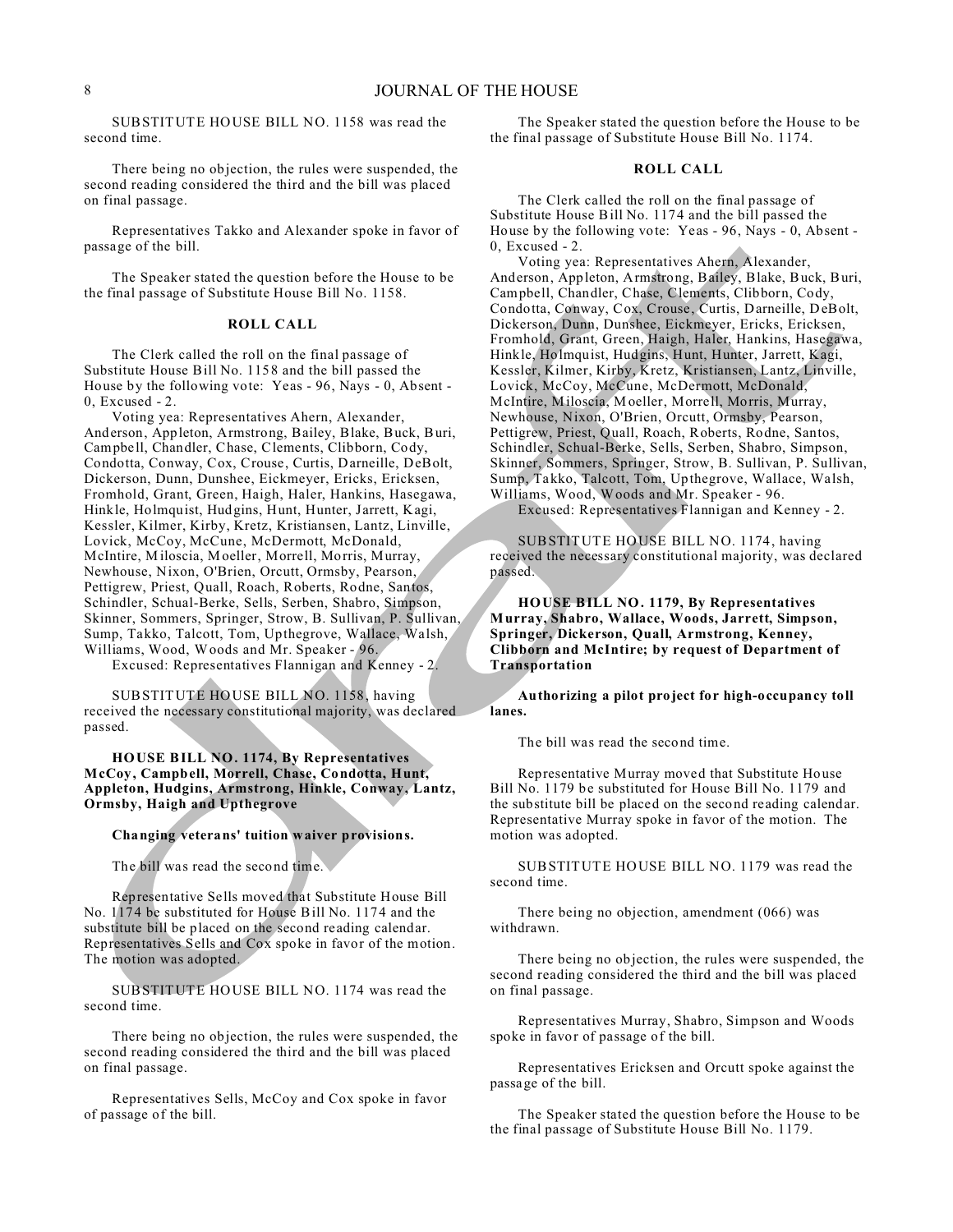# **ROLL CALL**

The Clerk called the roll on the final passage of Substitute House Bill No. 1179 and the bill passed the House by the following vote: Yeas - 83, Nays - 13, Absent - 0, Excused - 2.

Voting yea: Representatives Ahern, Alexander, Anderson, Appleton, Bailey, Blake, Buck, Buri, Campbell, Chandler, Chase, Clements, Clibborn, Cody, Conway, Crouse, Darneille, DeBolt, Dickerson, Dunshee, Eickmeyer, Ericks, Fromhold, Grant, Green, Haigh, Haler, Hankins, Hasegawa, Hinkle, Holmquist, Hudgins, Hunt, Hunter, Jarrett, Kagi, Kessler, Kilmer, Kirby, Lantz, Linville, Lovick, McCoy, McCune, McDermott, McDonald, McIntire, Miloscia, Moeller, Morrell, Morris, Murray, Newhouse, Nixon, O'Brien, Ormsby, Pettigrew, Priest, Quall, Roach, Roberts, Rodne, Santos, Schual-Berke, Sells, Shabro, Simpson, Skinner, Sommers, Springer, Strow, B. Sullivan, P. Sullivan, Takko, Talcott, Tom, Upthegrove, Wallace, Walsh, Williams, Wood, Woods and Mr. Speaker - 83.

Voting nay: Representatives Armstrong, Condotta, Cox, Curtis, Dunn, Ericksen, Kretz, Kristiansen, Orcutt, Pearson, Schindler, Serben and Sump - 13.

Excused: Representatives Flannigan and Kenney - 2.

SUBSTITUTE HOUSE BILL NO. 1179, having received the necessary constitutional majority, was declared passed.

**HOUSE BILL NO. 1214, By Representatives Blake and Upthegrove**

**Defining "deliver" and "delivery" for food fish and shellfish.**

The bill was read the second time.

Representative B. Sullivan moved that, Substitute House Bill No. 1214 be substituted for House Bill No. 1214 and the substitute bill be placed on the second reading calendar. Representative B. Sullivan spoke in favor of the motion. The motion was adopted.

SUBSTITUTE HOUSE BILL NO. 1214 was read the second time.

There being no objection, the rules were suspended, the second reading considered the third and the bill was placed on final passage.

Representative Blake spoke in favor of passage of the bill.

The Speaker stated the question before the House to be the final passage of Substitute House Bill No. 1214.

# **ROLL CALL**

The Clerk called the roll on the final passage of Substitute House Bill No. 1214 and the bill passed the House by the following vote: Yeas - 95, Nays - 1, Absent - 0, Excused - 2.

Voting yea: Representatives Ahern, Alexander, Appleton, Armstrong, Bailey, Blake, Buck, Buri, Campbell, Chandler, Chase, Clements, Clibborn, Cody, Condotta, Conway, Cox, Crouse, Curtis, Darneille, DeBolt, Dickerson, Dunn, Dunshee, Eickmeyer, Ericks, Ericksen, Fromhold, Grant, Green, Haigh, Haler, Hankins, Hasegawa, Hinkle, Holmquist, Hudgins, Hunt, Hunter, Jarrett, Kagi, Kessler, Kilmer, Kirby, Kretz, Kristiansen, Lantz, Linville, Lovick, McCoy, McCune, McDermott, McDonald, McIntire, Miloscia, Moeller, Morrell, Morris, Murray, Newhouse, Nixon, O'Brien, Orcutt, Ormsby, Pearson, Pettigrew, Priest, Quall, Roach, Roberts, Rodne, Santos, Schindler, Schual-Berke, Sells, Serben, Shabro, Simpson, Skinner, Sommers, Springer, Strow, B. Sullivan, P. Sullivan, Sump, Takko, Talcott, Tom, Upthegrove, Wallace, Walsh, Williams, Wood, Woods and Mr. Speaker - 95.

Voting nay: Representative Anderson - 1. Excused: Representatives Flannigan and Kenney - 2.

SUBSTITUTE HOUSE BILL NO. 1214, having received the necessary constitutional majority, was declared passed.

**HOUSE BILL NO. 1235, By Representatives O'Brien, Nixon, Lovick, Ericks, Clements, Shabro, Darneille, Miloscia and Springer**

**Requiring consultation between counties, cities, and towns before siting homeless camps.**

The bill was read the second time.

There being no objection, the rules were suspended, the second reading considered the third and the bill was placed on final passage.

Representatives O'Brien and Nixon spoke in favor of passage of the bill.

The Speaker stated the question before the House to be the final passage of House Bill No. 1235.

#### **ROLL CALL**

The Clerk called the roll on the final passage of House Bill No. 1235 and the bill passed the House by the following vote: Yeas - 94, Nays - 2, Absent - 0, Excused - 2.

Voting yea: Representatives Ahern, Alexander, Anderson, Appleton, Armstrong, Bailey, Blake, Buck, Buri, Campbell, Chandler, Chase, Clements, Clibborn, Cody, Condotta, Conway, Crouse, Curtis, Darneille, DeBolt, Dickerson, Dunshee, Eickmeyer, Ericks, Ericksen, Fromhold, Grant, Green, Haigh, Haler, Hankins, Hasegawa, Hinkle, Holmquist, Hudgins, Hunt, Hunter, Jarrett, Kagi, Kessler, Kilmer, Kirby, Kretz, Kristiansen, Lantz, Linville, Lovick, McCoy, McCune, McDermott, McDonald, McIntire, Miloscia, Moeller, Morrell, Morris, Murray, Newhouse, Nixon, O'Brien, Orcutt, Ormsby, Pearson, Pettigrew, Priest, Quall, Roach, Roberts, Rodne, Santos, Schindler, Schual-Berke, Sells, Serben, Shabro, Simpson, Skinner, Sommers, Springer, Strow, B. Sullivan, P. Sullivan, Sump, Takko, Talcott, Tom, Upthegrove, Wallace, Walsh, Williams, Wood, Woods and Mr. Speaker - 94. Voting nay: Representatives Cox and Dunn - 2.

Excused: Representatives Flannigan and Kenney - 2.

HOUSE BILL NO. 1235, having received the necessary constitutional majority, was declared passed.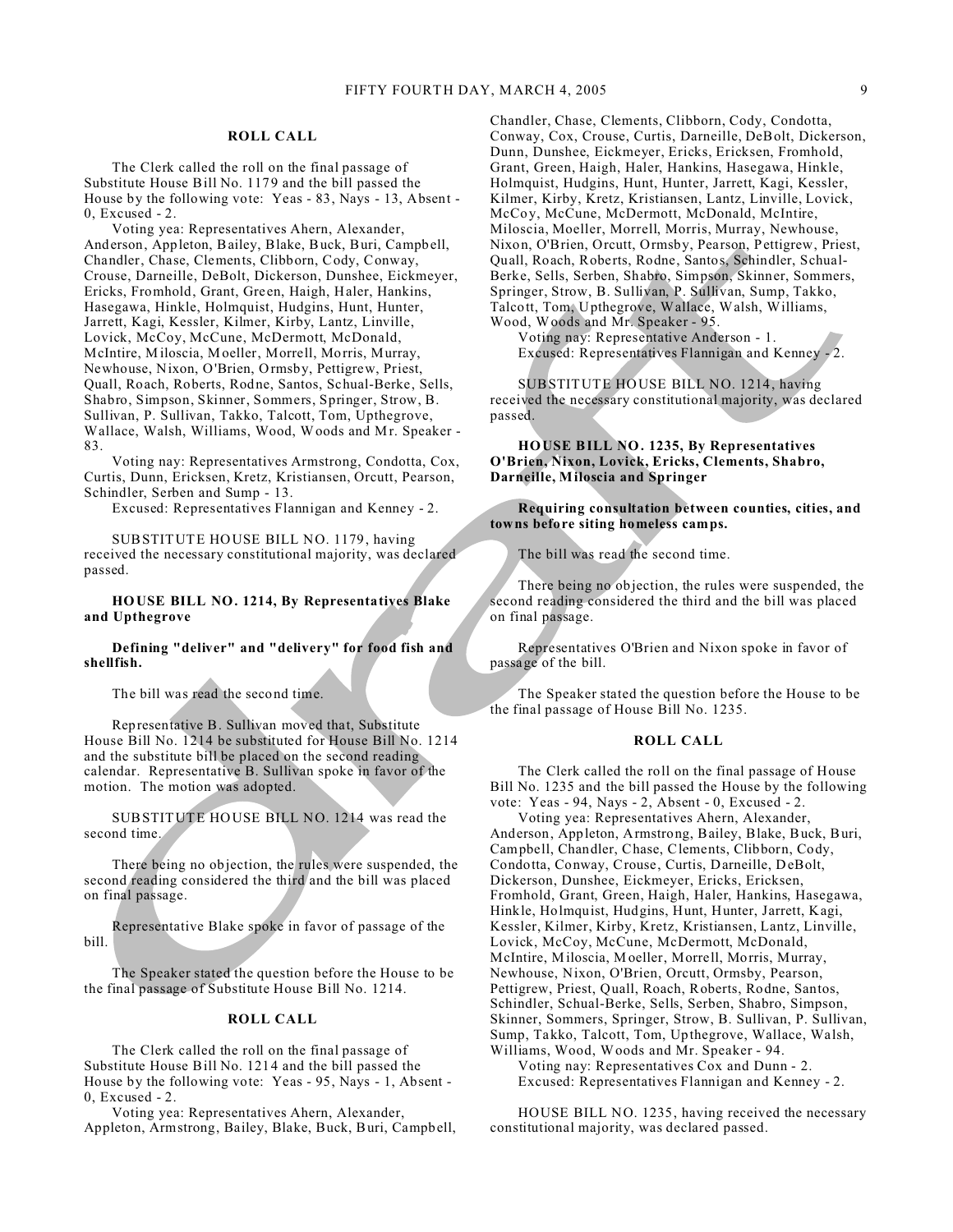# **HOUSE BILL NO. 1266, By Representatives Murray, Woods and Kenney; by request of Department of Licensing**

#### **Updating laws on drugs and alcohol use by commercial drivers.**

The bill was read the second time.

Representative Murray moved that Substitute House Bill No. 1266 be substituted for House Bill No. 1266 and the substitute bill be placed on the second reading calendar. Representative Murray spoke in favor of the motion. The motion was adopted.

SUBSTITUTE HOUSE BILL NO. 1266 was read the second time.

There being no objection, the rules were suspended, the second reading considered the third and the bill was placed on final passage.

Representatives Wallace and Woods spoke in favor of passage of the bill.

The Speaker stated the question before the House to be the final passage of Substitute House Bill No. 1266.

## **ROLL CALL**

The Clerk called the roll on the final passage of Substitute House Bill No. 1266 and the bill passed the House by the following vote: Yeas - 96, Nays - 0, Absent - 0, Excused - 2.

Voting yea: Representatives Ahern, Alexander, Anderson, Appleton, Armstrong, Bailey, Blake, Buck, Buri, Campbell, Chandler, Chase, Clements, Clibborn, Cody, Condotta, Conway, Cox, Crouse, Curtis, Darneille, DeBolt, Dickerson, Dunn, Dunshee, Eickmeyer, Ericks, Ericksen, Fromhold, Grant, Green, Haigh, Haler, Hankins, Hasegawa, Hinkle, Holmquist, Hudgins, Hunt, Hunter, Jarrett, Kagi, Kessler, Kilmer, Kirby, Kretz, Kristiansen, Lantz, Linville, Lovick, McCoy, McCune, McDermott, McDonald, McIntire, Miloscia, Moeller, Morrell, Morris, Murray, Newhouse, Nixon, O'Brien, Orcutt, Ormsby, Pearson, Pettigrew, Priest, Quall, Roach, Roberts, Rodne, Santos, Schindler, Schual-Berke, Sells, Serben, Shabro, Simpson, Skinner, Sommers, Springer, Strow, B. Sullivan, P. Sullivan, Sump, Takko, Talcott, Tom, Upthegrove, Wallace, Walsh, Williams, Wood, Woods and Mr. Speaker - 96.

Excused: Representatives Flannigan and Kenney - 2.

SUBSTITUTE HOUSE BILL NO. 1266, having received the necessary constitutional majority, was declared passed.

# **HOUSE BILL NO. 1286, By Representatives Cody, Simpson, Morrell and Kenney; by request of Office of Financial Management**

# **Creating the medical flexible spending account.**

The bill was read the second time.

There being no objection, the rules were suspended, the second reading considered the third and the bill was placed on final passage.

Representatives Cody and Condotta spoke in favor of passage of the bill.

The Speaker stated the question before the House to be the final passage of House Bill No. 1286.

# **ROLL CALL**

The Clerk called the roll on the final passage of House Bill No. 1286 and the bill passed the House by the following vote: Yeas - 96, Nays - 0, Absent - 0, Excused - 2.

Voting yea: Representatives Ahern, Alexander, Anderson, Appleton, Armstrong, Bailey, Blake, Buck, Buri, Campbell, Chandler, Chase, Clements, Clibborn, Cody, Condotta, Conway, Cox, Crouse, Curtis, Darneille, DeBolt, Dickerson, Dunn, Dunshee, Eickmeyer, Ericks, Ericksen, Fromhold, Grant, Green, Haigh, Haler, Hankins, Hasegawa, Hinkle, Holmquist, Hudgins, Hunt, Hunter, Jarrett, Kagi, Kessler, Kilmer, Kirby, Kretz, Kristiansen, Lantz, Linville, Lovick, McCoy, McCune, McDermott, McDonald, McIntire, Miloscia, Moeller, Morrell, Morris, Murray, Newhouse, Nixon, O'Brien, Orcutt, Ormsby, Pearson, Pettigrew, Priest, Quall, Roach, Roberts, Rodne, Santos, Schindler, Schual-Berke, Sells, Serben, Shabro, Simpson, Skinner, Sommers, Springer, Strow, B. Sullivan, P. Sullivan, Sump, Takko, Talcott, Tom, Upthegrove, Wallace, Walsh, Williams, Wood, Woods and Mr. Speaker - 96.

Excused: Representatives Flannigan and Kenney - 2.

HOUSE BILL NO. 1286, having received the necessary constitutional majority, was declared passed.

**HOUSE BILL NO. 1304, By Representatives Kessler, O'Brien, Lantz, Tom, Lovick, Pearson, Hunt, Moeller, Kirby, Kristiansen, Hunter, Condotta, Dunshee, Nixon, Springer, Jarrett, Simpson, Kilmer, Upthegrove, Williams, Linville, Kenney and Dickerson**

#### **Revising provisions relating to animal cruelty.**

The bill was read the second time.

Representative Lantz moved that Substitute House Bill No. 1304 be substituted for House Bill No. 1304 and the substitute bill be placed on the second reading calendar. Representative Lantz spoke in favor of the motion. The motion was adopted.

SUBSTITUTE HOUSE BILL NO. 1304 was read the second time.

There being no objection, the rules were suspended, the second reading considered the third and the bill was placed on final passage.

Representatives Kessler, Priest and Lantz spoke in favor of passage of the bill.

The Speaker stated the question before the House to be the final passage of Substitute House Bill No. 1304.

**ROLL CALL**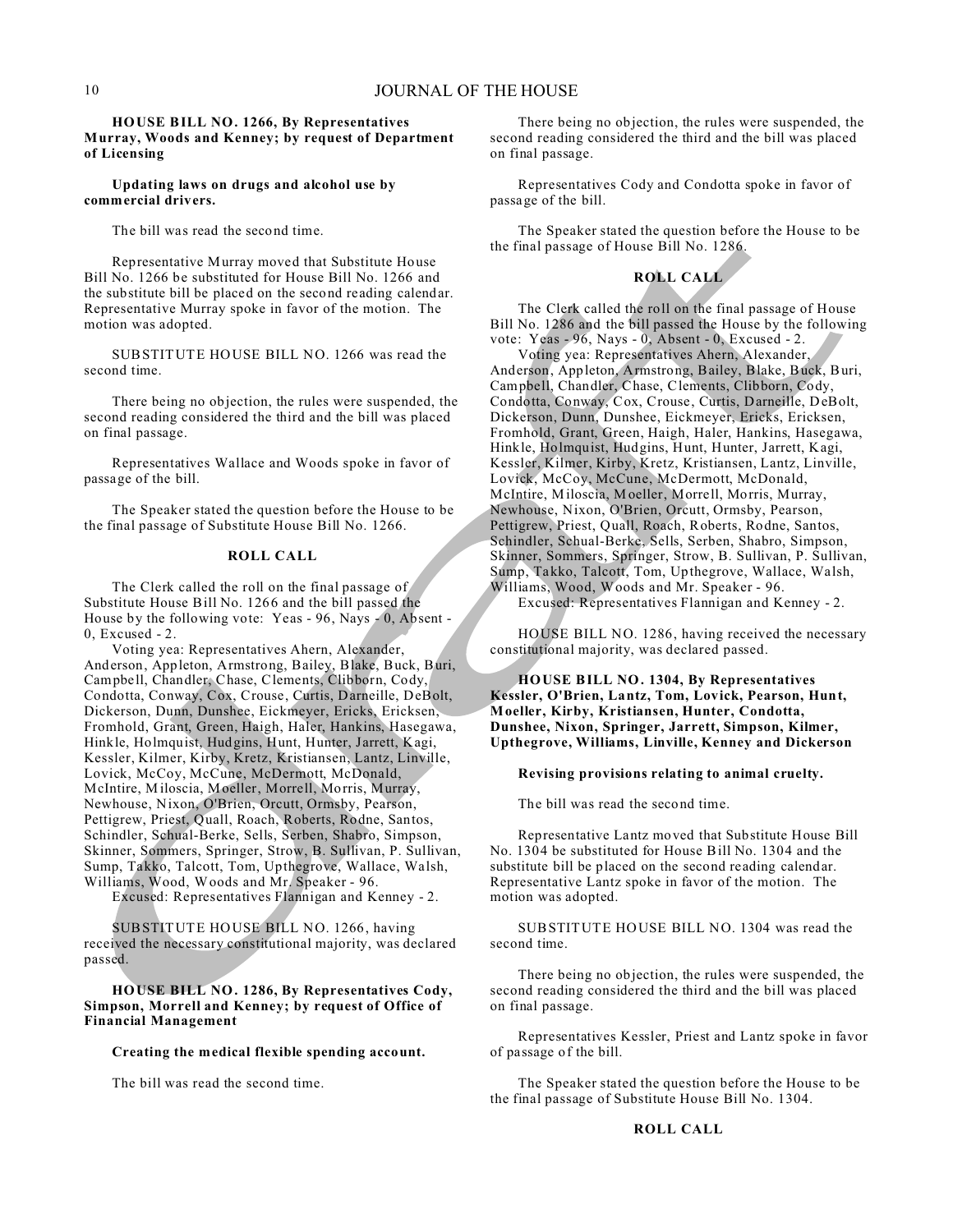The Clerk called the roll on the final passage of Substitute House Bill No. 1304 and the bill passed the House by the following vote: Yeas - 96, Nays - 0, Absent - 0, Excused - 2.

Voting yea: Representatives Ahern, Alexander, Anderson, Appleton, Armstrong, Bailey, Blake, Buck, Buri, Campbell, Chandler, Chase, Clements, Clibborn, Cody, Condotta, Conway, Cox, Crouse, Curtis, Darneille, DeBolt, Dickerson, Dunn, Dunshee, Eickmeyer, Ericks, Ericksen, Fromhold, Grant, Green, Haigh, Haler, Hankins, Hasegawa, Hinkle, Holmquist, Hudgins, Hunt, Hunter, Jarrett, Kagi, Kessler, Kilmer, Kirby, Kretz, Kristiansen, Lantz, Linville, Lovick, McCoy, McCune, McDermott, McDonald, McIntire, Miloscia, Moeller, Morrell, Morris, Murray, Newhouse, Nixon, O'Brien, Orcutt, Ormsby, Pearson, Pettigrew, Priest, Quall, Roach, Roberts, Rodne, Santos, Schindler, Schual-Berke, Sells, Serben, Shabro, Simpson, Skinner, Sommers, Springer, Strow, B. Sullivan, P. Sullivan, Sump, Takko, Talcott, Tom, Upthegrove, Wallace, Walsh, Williams, Wood, Woods and Mr. Speaker - 96.

Excused: Representatives Flannigan and Kenney - 2.

SUBSTITUTE HOUSE BILL NO. 1304, having received the necessary constitutional majority, was declared passed.

**HOUSE BILL NO. 1326, By Representatives Conway, Crouse, Simpson and Chase; by request of Select Committee on Pension Policy**

**Restricting the public employment of retirees from the teachers' retirement system and the public employees' retirement system.**

The bill was read the second time.

Representative Fromhold moved that Substitute House Bill No. 1326 be substituted for House Bill No. 1326 and the substitute bill be placed on the second reading calendar. Representatives Fromhold and Bailey spoke in favor of the motion. The motion was adopted.

SUBSTITUTE HOUSE BILL NO. 1326 was read the second time.

There being no objection, the rules were suspended, the second reading considered the third and the bill was placed on final passage.

Representatives Fromhold and Bailey spoke in favor of passage of the bill.

Representative Clements spoke against the passage of the bill.

The Speaker stated the question before the House to be the final passage of Substitute House Bill No. 1326.

## **ROLL CALL**

The Clerk called the roll on the final passage of Substitute House Bill No. 1326 and the bill passed the House by the following vote: Yeas - 94, Nays - 2, Absent - 0, Excused - 2.

Voting yea: Representatives Ahern, Alexander, Anderson, Appleton, Armstrong, Bailey, Blake, Buck, Buri, Campbell, Chandler, Chase, Clements, Clibborn, Cody, Condotta, Conway, Crouse, Curtis, Darneille, DeBolt, Dickerson, Dunshee, Eickmeyer, Ericks, Ericksen, Fromhold, Grant, Green, Haigh, Haler, Hankins, Hasegawa, Hinkle, Holmquist, Hudgins, Hunt, Hunter, Jarrett, Kagi, Kessler, Kilmer, Kirby, Kretz, Kristiansen, Lantz, Linville, Lovick, McCoy, McCune, McDermott, McDonald, McIntire, Miloscia, Moeller, Morrell, Morris, Murray, Newhouse, Nixon, O'Brien, Orcutt, Ormsby, Pearson, Pettigrew, Priest, Quall, Roach, Roberts, Rodne, Santos, Schindler, Schual-Berke, Sells, Serben, Shabro, Simpson, Skinner, Sommers, Springer, Strow, B. Sullivan, P. Sullivan, Sump, Takko, Talcott, Tom, Upthegrove, Wallace, Walsh, Williams, Wood, Woods and Mr. Speaker - 94.

Voting nay: Representatives Cox and Dunn - 2. Excused: Representatives Flannigan and Kenney - 2.

SUBSTITUTE HOUSE BILL NO. 1326, having received the necessary constitutional majority, was declared passed.

# **INTRODUCTION & FIRST READING - SUPPLEMENTAL**

HB 2281 by Representatives Morris, Woods, Quall, Strow, B. Sullivan, Appleton, Hudgins, Kilmer, Sells, Lovick, Linville and Conway

AN ACT Relating to purchasing of fuel for use by state agencies; adding a new section to chapter 43.19 RCW; and declaring an emergency.

Referred to Committee on State Government Operations & Accountability.

HB 2282 by Representatives Sommers, O'Brien, Haler and Skinner; by request of Department of Corrections

AN ACT Relating to the costs of transporting offender property upon transfer; amending RCW 72.02.045; and declaring an emergency.

Referred to Committee on Appropriations.

HB 2283 by Representatives Buck, Kessler, Woods, Curtis, Haler, Serben, Armstrong, Hankins, Shabro, Condotta, Ericks, Takko and Upthegrove

AN ACT Relating to the Port Angeles graving dock project; creating a new section; and declaring an emergency.

Referred to Committee on Transportation.

HB 2284 by Representatives Tom, McDermott and Curtis

AN ACT Relating to unlawful shipment of tobacco products to state consumers; adding a new chapter to Title 70 RCW; and prescribing penalties.

Referred to Committee on Health Care.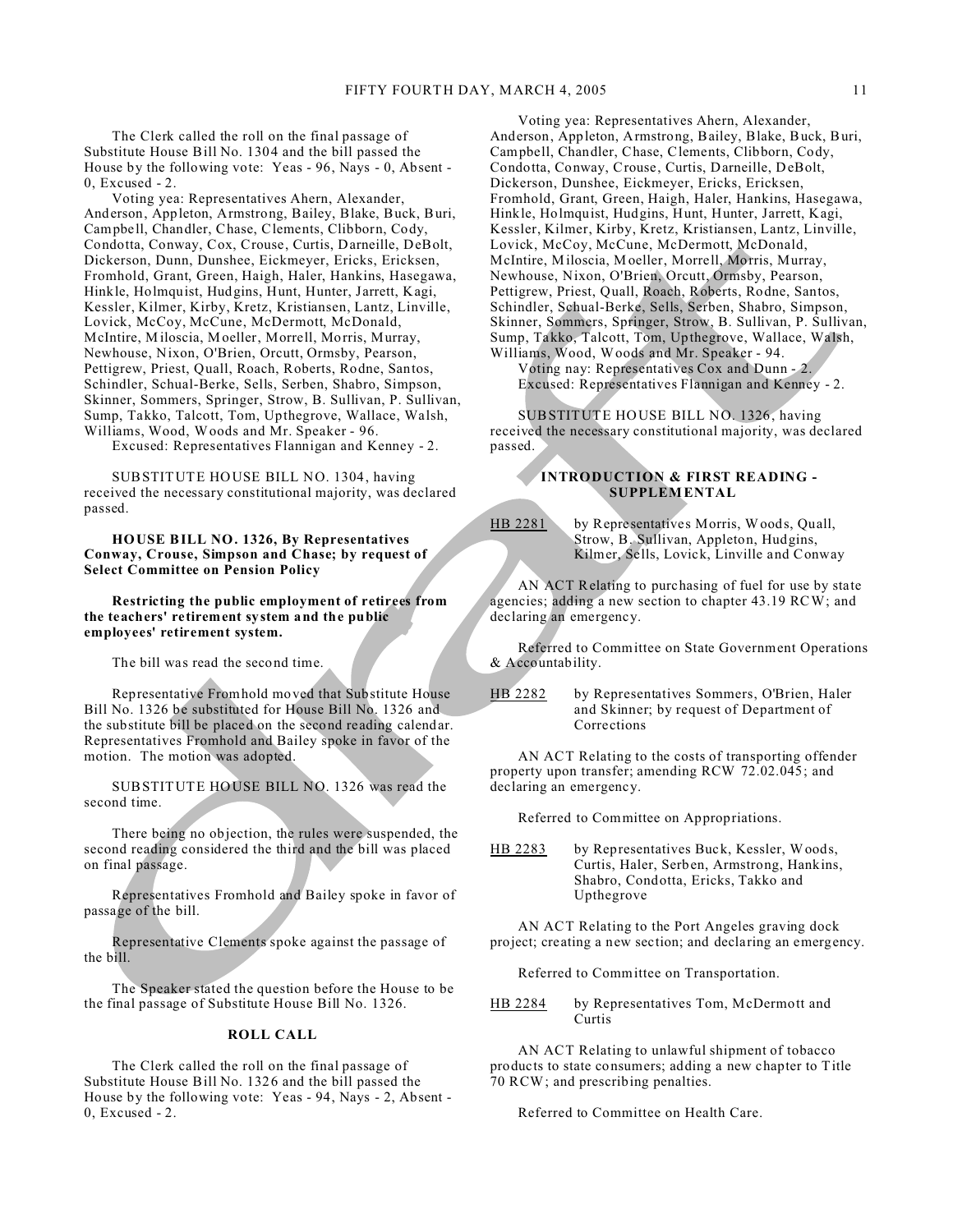SB 5179 by Senators Morton, Jacobsen, Sheldon and Stevens

AN ACT Relating to forest health; amending 2004 c 218 s 4 (uncodified); and providing an expiration date.

Referred to Committee on Natural Resources, Ecology & Parks.

ESSB 5275 by Senate Committee on Financial Institutions, Housing & Consumer Protection (originally sponsored by Senators Fairley, Benton, Regala, Kline, Franklin and Mulliken)

AN ACT Relating to prohibiting the use of consumer credit histories for personal insurance renewal decisions; amending RCW 48.18.545; and providing an effective date.

Referred to Committee on Financial Institutions & Insurance.

E2SSB 5441 by Senate Committee on Ways & Means (originally sponsored by Senators Weinstein, McAuliffe, Prentice, Kohl-Welles, Eide, Berkey, Poulsen, Keiser, Brown, Fraser, Shin, Haugen, Schmidt, Kline, Rockefeller, Spanel and Rasmussen; by request of Governor Gregoire)

AN ACT Relating to studying early learning, K-12, and higher education; creating new sections; and providing an expiration date.

Referred to Committee on Appropriations.

ESSB 5506 by Senate Committee on Financial Institutions, Housing & Consumer Protection (originally sponsored by Senators Kohl-Welles, Fairley, Regala and Thibaudeau)

AN ACT Relating to the development of policies regarding the marketing or merchandising of credit cards to students at the state's institutions of higher education; and adding a new section to chapter 28B.10 RCW.

Referred to Committee on Financial Institutions & Insurance.

SSB 5828 by Senate Committee on Early Learning, K-12 & Higher Education (originally sponsored by Senators Eide, McAuliffe and Kohl-Welles)

AN ACT Relating to digital or online learning; and adding a new section to chapter 28A.150 RCW.

Referred to Committee on Education.

Mr. Speaker:

There being no objection, the bills listed on the day's supplemental introduction sheet under the fourth order of business were referred to the committees so designated.

#### **MESSAGE FROM THE SENATE**

March 4, 2005

The Senate has passed:

SENATE BILL NO. 5106, ENGROSSED SUBSTITUTE SENATE BILL NO. 5171, SENATE BILL NO. 5175, SENATE BILL NO. 5241, SENATE BILL NO. 5321, ENGROSSED SUBSTITUTE SENATE BILL NO. 5348, ENGROSSED SUBSTITUTE SENATE BILL NO. 5395, SENATE BILL NO. 5564, SENATE BILL NO. 5744, and the same are herewith transmitted.

Thomas Hoemann, Secretary

**HOUSE BILL NO. 1003, By Representatives Hinkle, B. Sullivan, Curtis, Campbell, Blake, Dunn and Condotta**

# **Allowing off-road vehicles on nonhighway roads.**

The bill was read the second time.

Representative Hinkle moved the adoption of amendment (045):

Strike everything after the enacting clause and insert the following:

"NEW SECTION. **Sec. 1.** The legislature finds that off-road recreational vehicles (ORVs) provide opportunities for a wide variety of outdoor recreation activities. The legislature further finds that the limited amount of ORV recreation areas presents a challenge for ORV recreational users, natural resource land managers, and private landowners. The legislature further finds that many nonhighway roads provide opportunities for ORV use and that these opportunities may reduce conflicts between users and facilitate responsible ORV recreation. However, restrictions intended for motor vehicles may prevent ORV use on certain roads, including forest service roads. Therefore, the legislature finds that local, state, and federal jurisdictions should be given the flexibility to allow ORV use on nonhighway roads they own and manage or for which they are authorized to allow public ORV use under an easement granted by the owner. Nothing in this act authorizes trespass on private property.

**Sec. 2.** RCW 46.09.010 and 1972 ex.s. c 153 s 2 are each amended to read as follows:

The provisions of this chapter shall apply to all lands in this state. Nothing in this chapter  $((43.09 \text{ }\mathrm{RCW}))$ , RCW  $((67.32.050,$ 67.32.080, 67.32.100, 67.32.130 or 67.32.140)) 79A.35.040, 79A.35.070, 79A.35.090, 79A.35.110, and 79A.35.120 shall be deemed to grant to any person the right or authority to enter upon private property without permission of the property owner.

**Sec. 3.** RCW 46.09.120 and 2003 c 377 s 1 are each amended to read as follows:

(1) It is a traffic infraction for any person to operate any nonhighway vehicle:

(a) In such a manner as to endanger the property of another; (b) On lands not owned by the operator or owner of the nonhighway vehicle without a lighted headlight and taillight between the hours of dusk and dawn, or when otherwise required for the safety of others regardless of ownership;

(c) On lands not owned by the operator or owner of the nonhighway vehicle without an adequate braking device or when otherwise required for the safety of others regardless of ownership;

(d) Without a spark arrester approved by the department of natural resources;

(e) Without an adequate, and operating, muffling device which effectively limits vehicle noise to no more than eighty-six decibels on the "A" scale at fifty feet as measured by the Society of Automotive Engineers (SAE) test procedure J 331a, except that a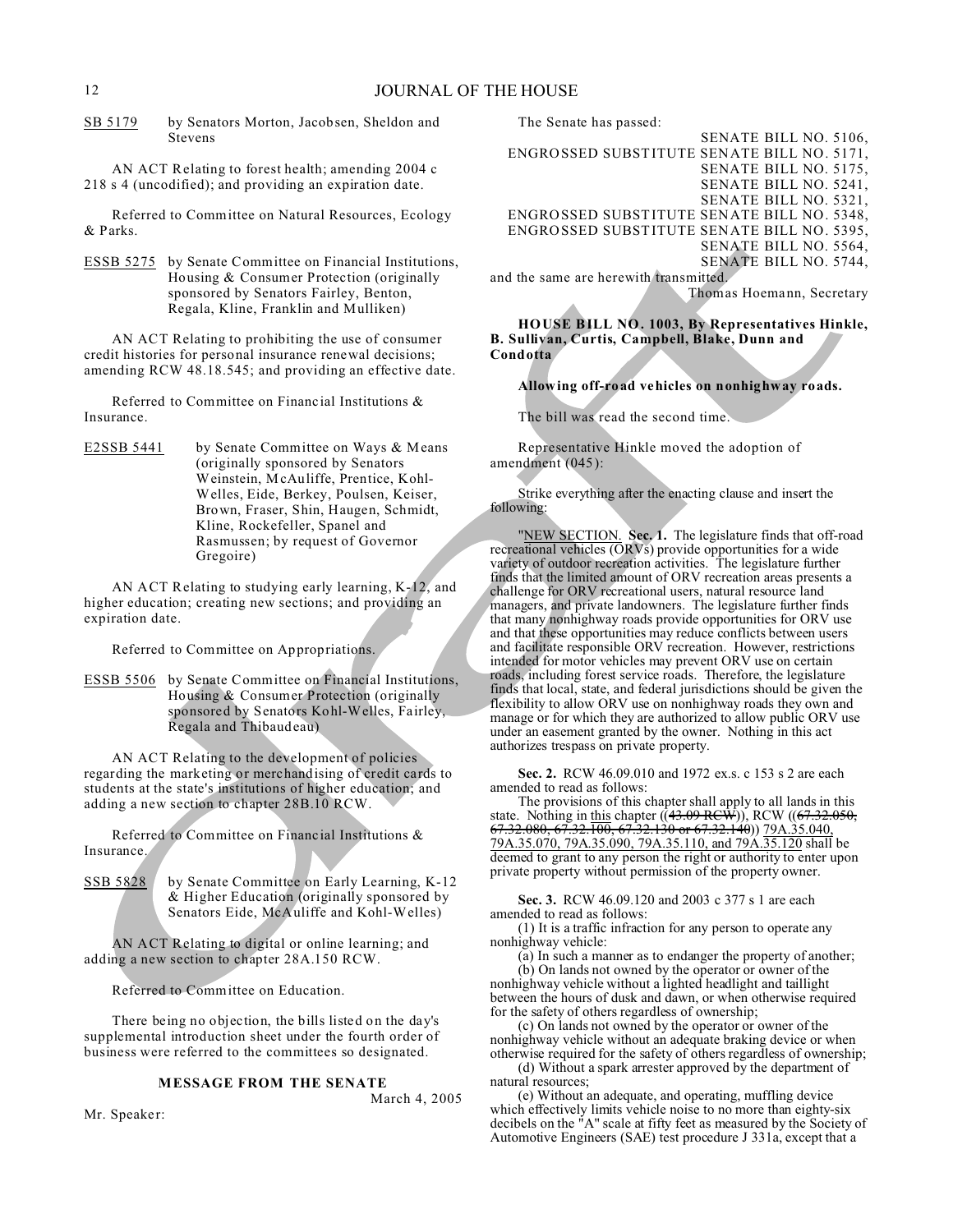maximum noise level of one hundred and five decibels on the "A" scale at a distance of twenty inches from the exhaust outlet shall be an acceptable substitute in lieu of the Society of Automotive Engineers test procedure J 331a when measured:

(i) At a forty-five degree angle at a distance of twenty inches from the exhaust outlet;

(ii) With the vehicle stationary and the engine running at a steady speed equal to one-half of the manufacturer's maximum allowable ("red line") engine speed or where the manufacturer's maximum allowable engine speed is not known the test speed in revolutions per minute calculated as sixty percent of the speed at which maximum horsepower is developed; and

(iii) With the microphone placed ten inches from the side of the vehicle, one-half way between the lowest part of the vehicle body and the ground plane, and in the same lateral plane as the rearmost exhaust outlet where the outlet of the exhaust pipe is under the vehicle;

(f) On lands not owned by the operator or owner of the nonhighway vehicle upon the shoulder or inside bank or slope of any nonhighway road or highway, or upon the median of any divided highway;

(g) On lands not owned by the operator or owner of the nonhighway vehicle in any area or in such a manner so as to unreasonably expose the underlying soil, or to create an erosion condition, or to injure, damage, or destroy trees, growing crops, or other vegetation;

(h) On lands not owned by the operator or owner of the nonhighway vehicle or on any nonhighway road or trail, when these are restricted to pedestrian or animal travel;  $((and))$ 

(i) On any public lands in violation of rules and regulations of the agency administering such lands; and

(j) On a private nonhighway road in violation of section 3 of this act.

(2) It is a misdemeanor for any person to operate any nonhighway vehicle while under the influence of intoxicating liquor or a controlled substance.

(3)(a) Except for an off-road vehicle equipped with seat belts and roll bars or an enclosed passenger compartment, it is a traffic infraction for any person to operate or ride an off-road vehicle on a nonhighway road without wearing upon his or her head a motorcycle helmet fastened securely while in motion. For purposes of this section, "motorcycle helmet" has the same meaning as provided in RCW 46.37.530.

(b) Subsection (3)(a) of this section does not apply to an offroad vehicle operator operating on his or her own land.

(c) Subsection  $(3)(a)$  of this section does not apply to an offroad vehicle operator operating on agricultural lands owned or leased by the off-road vehicle operator or the operator's employer.

NEW SECTION. **Sec. 4.** A new section is added to chapter 46.09 RCW to read as follows:

(1) Except as otherwise provided in this section, it is lawful to operate an off-road vehicle upon a nonhighway road and in parking areas serving designated off-road vehicle areas if the state, federal, local, or private authority responsible for the management of the nonhighway road authorizes the use of off-road vehicles.

(2) Operations of an off-road vehicle on a nonhighway road under this section is exempt from licensing requirements of RCW 46.16.010 and vehicle lighting and equipment requirements of chapter 46.37 RCW.

(3) It is unlawful to operate an off-road vehicle upon a private nonhighway road if the road owner has not authorized the use of off-road vehicles.

(4) Nothing in this section authorizes trespass on private property.

NEW SECTION. **Sec. 5.** A new section is added to chapter 46.09 RCW to read as follows:

(1) Except as specified in subsection (2) of this section, no person under sixteen years of age may operate an off-road vehicle on or across a highway or nonhighway road in this state.

(2) Persons under sixteen years of age may operate an offroad vehicle on a nonhighway road designated for off-road vehicle use under the direct supervision of a person eighteen years of age or older possessing a valid license to operate a motor vehicle under chapter 46.20 RCW.

**Sec. 6.** RCW 46.16.010 and 2003 c 353 s 8 and 2003 c 53 s 238 are each reenacted and amended to read as follows:

(1) It is unlawful for a person to operate any vehicle over and along a public highway of this state without first having obtained and having in full force and effect a current and proper vehicle license and display vehicle license number plates therefor as by this chapter provided.

(2) Failure to make initial registration before operation on the highways of this state is a misdemeanor, and any person convicted thereof must be punished by a fine of no less than three hundred thirty dollars, no part of which may be suspended or deferred.

(3) Failure to renew an expired registration before operation on the highways of this state is a traffic infraction.

(4) The licensing of a vehicle in another state by a resident of this state, as defined in RCW 46.16.028, evading the payment of any tax or license fee imposed in connection with registration, is a gross misdemeanor punishable as follows:

(a) For a first offense, up to one year in the county jail and a fine equal to twice the amount of delinquent taxes and fees, no part of which may be suspended or deferred;

(b) For a second or subsequent offense, up to one year in the county jail and a fine equal to four times the amount of delinquent taxes and fees, no part of which may be suspended or deferred;

(c) For fines levied under (b) of this subsection, an amount equal to the avoided taxes and fees owed will be deposited in the vehicle licensing fraud account created in the state treasury;

(d) The avoided taxes and fees shall be deposited and distributed in the same manner as if the taxes and fees were properly paid in a timely fashion.

(5) These provisions shall not apply to the following vehicles:

(a) Motorized foot scooters;

(b) Electric-assisted bicycles;

(c) Off-road vehicles operating on nonhighway roads under section 4 of this act;

(d) Farm vehicles if operated within a radius of fifteen miles of the farm where principally used or garaged, farm tractors and farm implements including trailers designed as cook or bunk houses used exclusively for animal herding temporarily operating or drawn upon the public highways, and trailers used exclusively to transport farm implements from one farm to another during the daylight hours or at night when such equipment has lights that comply with the law;

 $((\text{(d)}))$  (e) Spray or fertilizer applicator rigs designed and used exclusively for spraying or fertilization in the conduct of agricultural operations and not primarily for the purpose of transportation, and nurse rigs or equipment auxiliary to the use of and designed or modified for the fueling, repairing, or loading of spray and fertilizer applicator rigs and not used, designed, or modified primarily for the purpose of transportation;

 $((e))$  (f) Fork lifts operated during daylight hours on public highways adjacent to and within five hundred feet of the warehouses which they serve: PROVIDED FURTHER, That these provisions shall not apply to vehicles used by the state parks and recreation commission exclusively for park maintenance and operations upon public highways within state parks;

 $((\text{f})))$  (g) "Special highway construction equipment" defined as follows: Any vehicle which is designed and used primarily for grading of highways, paving of highways, earth moving, and other construction work on highways and which is not designed or used primarily for the transportation of persons or property on a public highway and which is only incidentally operated or moved over the highway. It includes, but is not limited to, road construction and maintenance machinery so designed and used such as portable air compressors, air drills, asphalt spreaders, bituminous mixers, bucket loaders, track laying tractors, ditchers, leveling graders, finishing machines, motor graders, paving mixers, road rollers, scarifiers, earth moving scrapers and carryalls, lighting plants, welders, pumps, power shovels and draglines, self-propelled and tractor-drawn earth moving equipment and machinery, including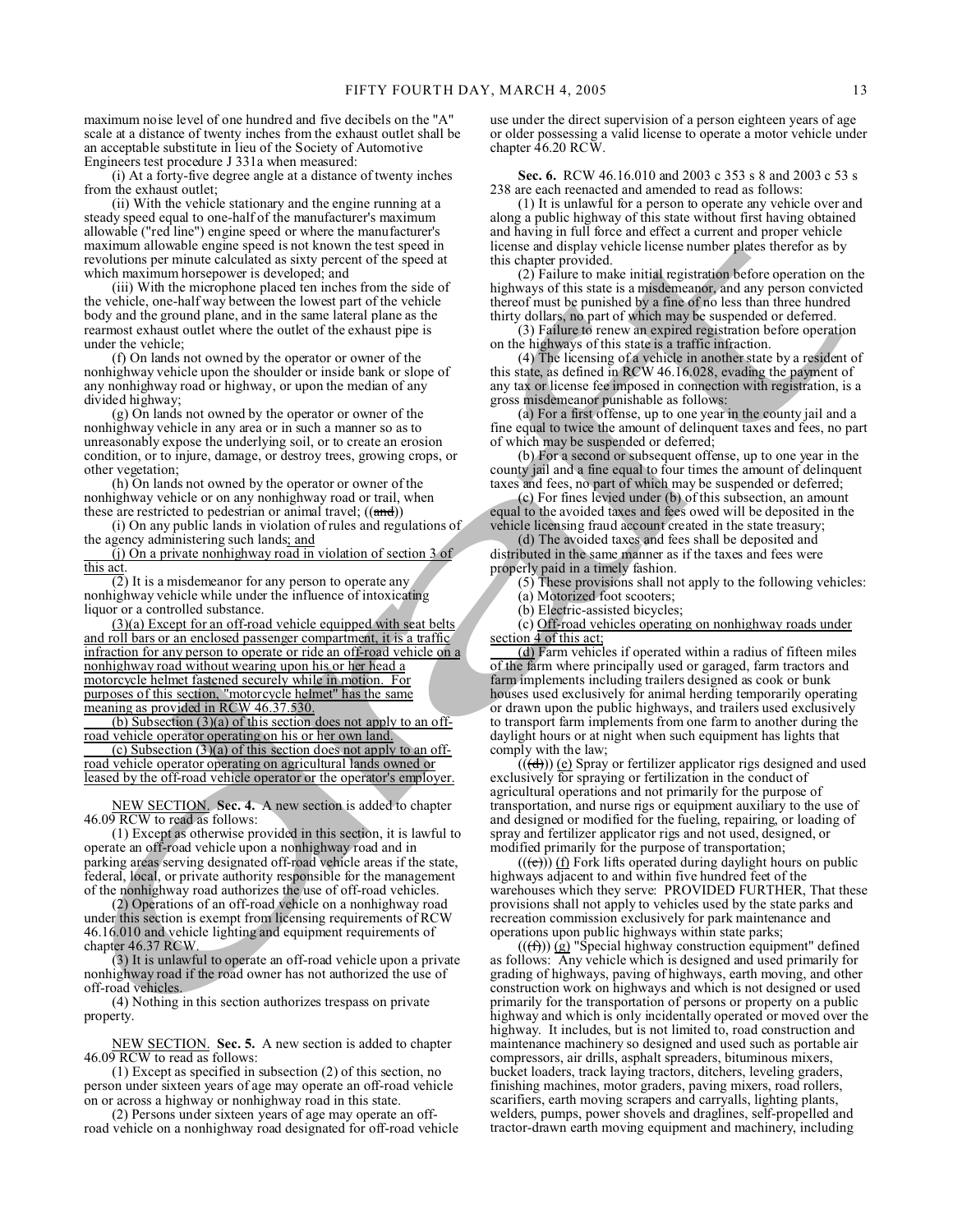dump trucks and tractor-dump trailer combinations which either (i) are in excess of the legal width, or (ii) which, because of their length, height, or unladen weight, may not be moved on a public highway without the permit specified in RCW 46.44.090 and which are not operated laden except within the boundaries of the project limits as defined by the contract, and other similar types of construction equipment, or (iii) which are driven or moved upon a public highway only for the purpose of crossing such highway from one property to another, provided such movement does not exceed five hundred feet and the vehicle is equipped with wheels or pads which will not damage the roadway surface.

Exclusions:

"Special highway construction equipment" does not include any of the following:

Dump trucks originally designed to comply with the legal size and weight provisions of this code notwithstanding any subsequent modification which would require a permit, as specified in RCW 46.44.090, to operate such vehicles on a public highway, including trailers, truck-mounted transit mixers, cranes and shovels, or other vehicles designed for the transportation of persons or property to which machinery has been attached.

(6) The following vehicles, whether operated solo or in combination, are exempt from license registration and displaying license plates as required by this chapter:

(a) A converter gear used to convert a semitrailer into a trailer or a two-axle truck or tractor into a three or more axle truck or tractor or used in any other manner to increase the number of axles of a vehicle. Converter gear includes an auxiliary axle, booster axle, dolly, and jeep axle.

(b) A tow dolly that is used for towing a motor vehicle behind another motor vehicle. The front or rear wheels of the towed vehicle are secured to and rest on the tow dolly that is attached to the towing vehicle by a tow bar.

**Sec. 7.** RCW 46.37.010 and 1997 c 241 s 14 are each amended to read as follows:

(1) It is a traffic infraction for any person to drive or move or for the owner to cause or knowingly permit to be driven or moved on any highway any vehicle or combination of vehicles which is in such unsafe condition as to endanger any person, or which does not contain those parts or is not at all times equipped with such lamps and other equipment in proper condition and adjustment as required in this chapter or in regulations issued by the chief of the Washington state patrol, or which is equipped in any manner in violation of this chapter or the state patrol's regulations, or for any person to do any act forbidden or fail to perform any act required under this chapter or the state patrol's regulations.

(2) Nothing contained in this chapter or the state patrol's regulations shall be construed to prohibit the use of additional parts and accessories on any vehicle not inconsistent with the provisions of this chapter or the state patrol's regulations.

(3) The provisions of the chapter and the state patrol's regulations with respect to equipment on vehicles shall not apply to implements of husbandry, road machinery, road rollers, or farm tractors except as herein made applicable.

(4) No owner or operator of a farm tractor, self-propelled unit of farm equipment, or implement of husbandry shall be guilty of a crime or subject to penalty for violation of RCW 46.37.160 as now or hereafter amended unless such violation occurs on a public highway.

(5) It is a traffic infraction for any person to sell or offer for sale vehicle equipment which is required to be approved by the state patrol as prescribed in RCW 46.37.005 unless it has been approved by the state patrol.

(6) The provisions of this chapter with respect to equipment required on vehicles shall not apply to motorcycles or motordriven cycles except as herein made applicable.

(7) This chapter does not apply to off-road vehicles used on nonhighway roads.

(8) This chapter does not apply to vehicles used by the state parks and recreation commission exclusively for park maintenance and operations upon public highways within state parks.

 $((\textcircled{\textcircled{\textcirc}}))$  (9) Notices of traffic infraction issued to commercial drivers under the provisions of this chapter with respect to equipment required on commercial motor vehicles shall not be considered for driver improvement purposes under chapter 46.20 RCW.

 $((\textcircled{9}))$  (10) Whenever a traffic infraction is chargeable to the owner or lessee of a vehicle under subsection (1) of this section, the driver shall not be arrested or issued a notice of traffic infraction unless the vehicle is registered in a jurisdiction other than Washington state, or unless the infraction is for an offense that is clearly within the responsibility of the driver.

 $((+10))$  (11) Whenever the owner or lessee is issued a notice of traffic infraction under this section the court may, on the request of the owner or lessee, take appropriate steps to make the driver of the vehicle, or any other person who directs the loading, maintenance, or operation of the vehicle, a codefendant. If the codefendant is held solely responsible and is found to have committed the traffic infraction, the court may dismiss the notice against the owner or lessee.

NEW SECTION. **Sec. 8.** This act is necessary for the immediate preservation of the public peace, health, or safety, or support of the state government and its existing public institutions, and takes effect July 1, 2005."

Correct the title.

Representative Ericksen moved the adoption of amendment (058) to amendment (045):

On page 4 of the amendment, line 6, after "under" strike "sixteen" and insert "thirteen"

On page 4 of the amendment, line 8, after "under" strike "sixteen" and insert "thirteen"

Representatives Ericksen and B. Sullivan spoke in favor of the adoption of the amendment.

Division was demanded and the demand was sustained. The Speaker divided the House. The results was 72 - YEAS; 23 -NAYS.

Representative Ericksen moved the adoption of amendment (059):

On page 4 of the amendment, after line 12, insert: "(3) This section does not apply to a person operating an offroad vehicle on private property."

Representative Ericksen spoke in favor of the adoption of the amendment.

Representative B. Sullivan spoke against the adoption of the amendment.

The amendment was not adopted.

The question before the House was the adoption of amendment (045) as amended.

Representative Hinkle spoke in favor of adoption of the amendment as amended.

The amendment as amended was adopted. The bill was ordered engrossed.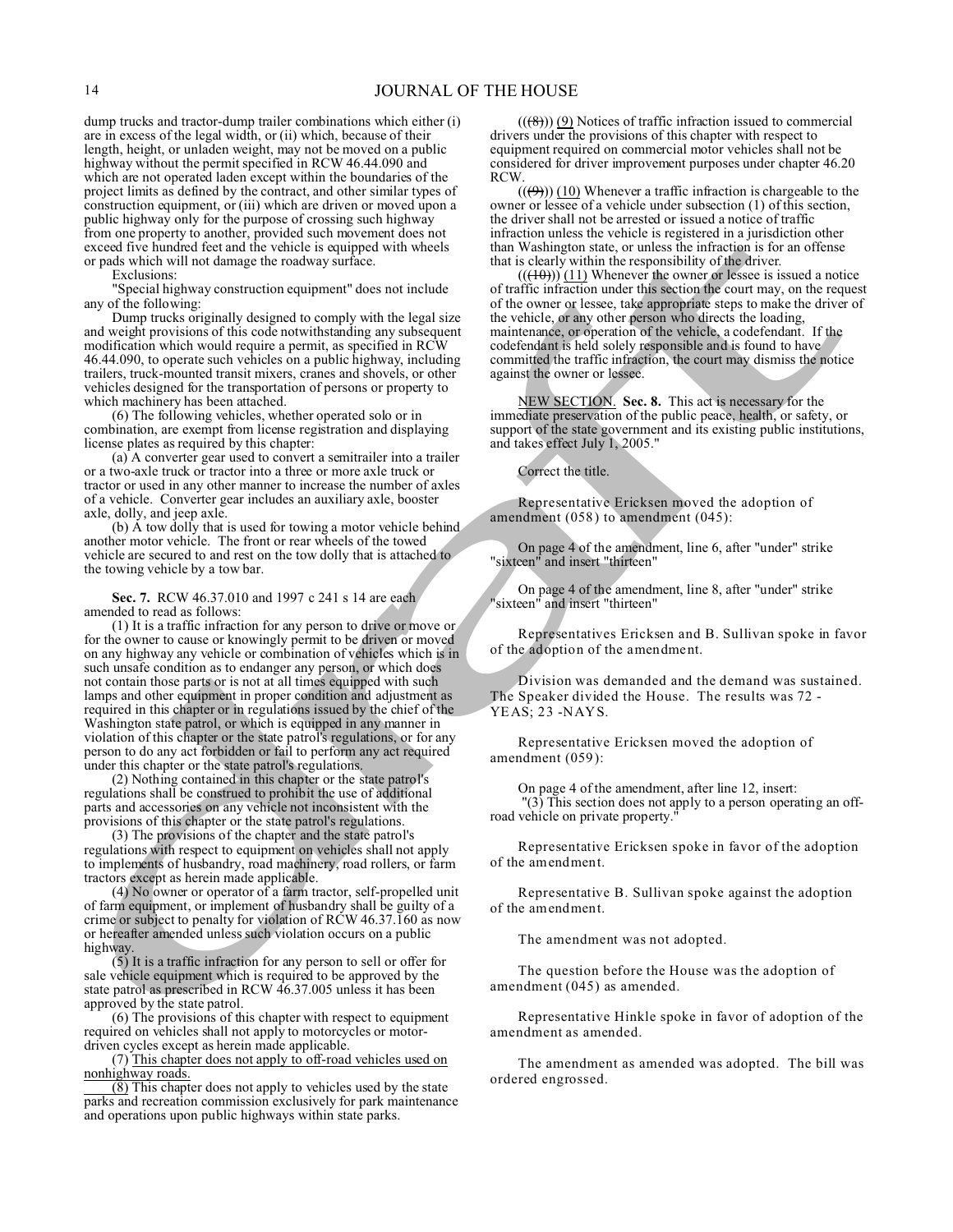There being no objection, the rules were suspended, the second reading considered the third and the bill was placed on final passage.

Representatives Hinkle and B. Sullivan spoke in favor of passage of the bill.

The Speaker stated the question before the House to be the final passage of Engrossed House Bill No. 1003.

#### **ROLL CALL**

The Clerk called the roll on the final passage of Engrossed House Bill No. 1003 and the bill passed the House by the following vote: Yeas - 90, Nays - 6, Absent - 0, Excused - 2.

Voting yea: Representatives Ahern, Alexander, Anderson, Appleton, Armstrong, Bailey, Blake, Buck, Buri, Campbell, Chandler, Chase, Clements, Clibborn, Condotta, Conway, Cox, Crouse, Curtis, Darneille, DeBolt, Dickerson, Dunn, Eickmeyer, Ericks, Ericksen, Fromhold, Grant, Green, Haigh, Haler, Hankins, Hasegawa, Hinkle, Holmquist, Hunter, Jarrett, Kagi, Kessler, Kilmer, Kirby, Kretz, Kristiansen, Lantz, Linville, Lovick, McCoy, McCune, McDermott, McDonald, McIntire, Miloscia, Moeller, Morrell, Morris, Newhouse, Nixon, O'Brien, Orcutt, Ormsby, Pearson, Pettigrew, Priest, Quall, Roach, Roberts, Rodne, Santos, Schindler, Schual-Berke, Sells, Serben, Shabro, Skinner, Sommers, Springer, Strow, B. Sullivan, P. Sullivan, Sump, Takko, Talcott, Tom, Upthegrove, Wallace, Walsh, Williams, Wood, Woods and Mr. Speaker - 90.

Voting nay: Representatives Cody, Dunshee, Hudgins, Hunt, Murray and Simpson - 6.

Excused: Representatives Flannigan and Kenney - 2.

ENGROSSED HOUSE BILL NO. 1003, having received the necessary constitutional majority, was declared passed.

**HOUSE BILL NO. 1272, By Representatives Dunshee, Jarrett, Linville, Nixon, Hunt, Rodne, Strow, Tom, McDermott, Sommers, Appleton, Simpson, Dickerson, Lovick, Hasegawa, Sells, Cody, M orrell, Chase, Hudgins, B. Sullivan, Schual-Berke, Williams, Lantz, Kilmer, Moeller, Roberts, Upthegrove, McCoy, Hunter, Darneille, Miloscia, Green, O'Brien, P. Sullivan, Anderson, Kenney, Murray, Wallace, Ormsby, Haigh, Kagi and McIntire**

**Requiring public buildings to be built using highperformance green building standards.**

The bill was read the second time.

Representative Dunshee moved that Substitute House Bill No. 1272 be substituted for House Bill No. 1272 and the substitute bill be placed on the second reading calendar. Representative Dunshee spoke in favor of the motion. The motion was adopted.

SUBSTITUTE HOUSE BILL NO. 1272 was read the second time.

Representative Dunshee moved the adoption of amendment (071):

Strike everything after the enacting clause and insert the following:

"NEW SECTION. **Sec. 1.** (1) The legislature finds that public buildings can be built and renovated using highperformance methods that save money, improve school performance, and make workers more productive. Highperformance public buildings are proven to increase student test scores, reduce worker absenteeism, and cut energy and utility costs.

(2) It is the intent of the legislature that state-owned buildings and schools be improved by adopting recognized standards for high-performance public buildings and allowing flexible methods and choices in how to achieve those standards. The legislature also intends that public agencies and public school districts shall document costs and savings to monitor this program and ensure that economic, community, and environmental goals are achieved each year, and that an independent performance review be conducted to evaluate this program and determine the extent to which the results intended by this chapter are being met.

NEW SECTION. **Sec. 2.** The definitions in this section apply throughout this chapter unless the context clearly requires otherwise.

(1) "Department" means the department of general administration.

(2) "High-performance public buildings" means highperformance public buildings designed, constructed, and certified to a standard as identified in this chapter.

(3) "Institutions of higher education" means the state universities, the regional universities, The Evergreen State College, the community colleges, and the technical colleges.

(4) "LEED silver standard" means the United States green building council leadership in energy and environmental design green building rating standard, referred to as silver standard.

(5)(a) "Major facility project" means: (i) A construction project larger than five thousand gross square feet of occupied or conditioned space as defined in the Washington state energy code; or (ii) a building renovation project when the cost is greater than fifty percent of the assessed value and the project is larger than five thousand gross square feet of occupied or conditioned space as defined in the Washington state energy code.

(b) "Major facility project" does not include: (i) Projects for which the department, public school district, or other applicable agency and the design team determine the LEED silver standard or the Washington sustainable school design protocol to be not practicable; or (ii) transmitter buildings, pumping stations, hospitals, research facilities primarily used for sponsored laboratory experimentation, laboratory research, or laboratory training in research methods, or other similar building types as determined by the department. When the LEED silver standard is determined to be not practicable for a project, then it must be determined if any LEED standard is practicable for the project. If LEED standards or the Washington sustainable school design protocol are not followed for the project, the public school district or public agency shall report these reasons to the department.

(6) "Public agency" means every state office, officer, board, commission, committee, bureau, department, and public higher education institution.

(7) "Public school district" means a school district eligible to receive state basic education moneys pursuant to RCW 28A.150.250 and 28A.150.260.

(8) "Washington sustainable school design protocol" means the school design protocol and related information developed by the state board of education and the office of the superintendent of public instruction, in conjunction with school districts and the school facilities advisory board.

NEW SECTION. **Sec. 3.** (1) All major facility projects of public agencies receiving any funding in a state capital budget, or projects financed through a financing contract as defined in RCW 39.94.020, must be designed, constructed, and certified to at least the LEED silver standard. This subsection applies to major facility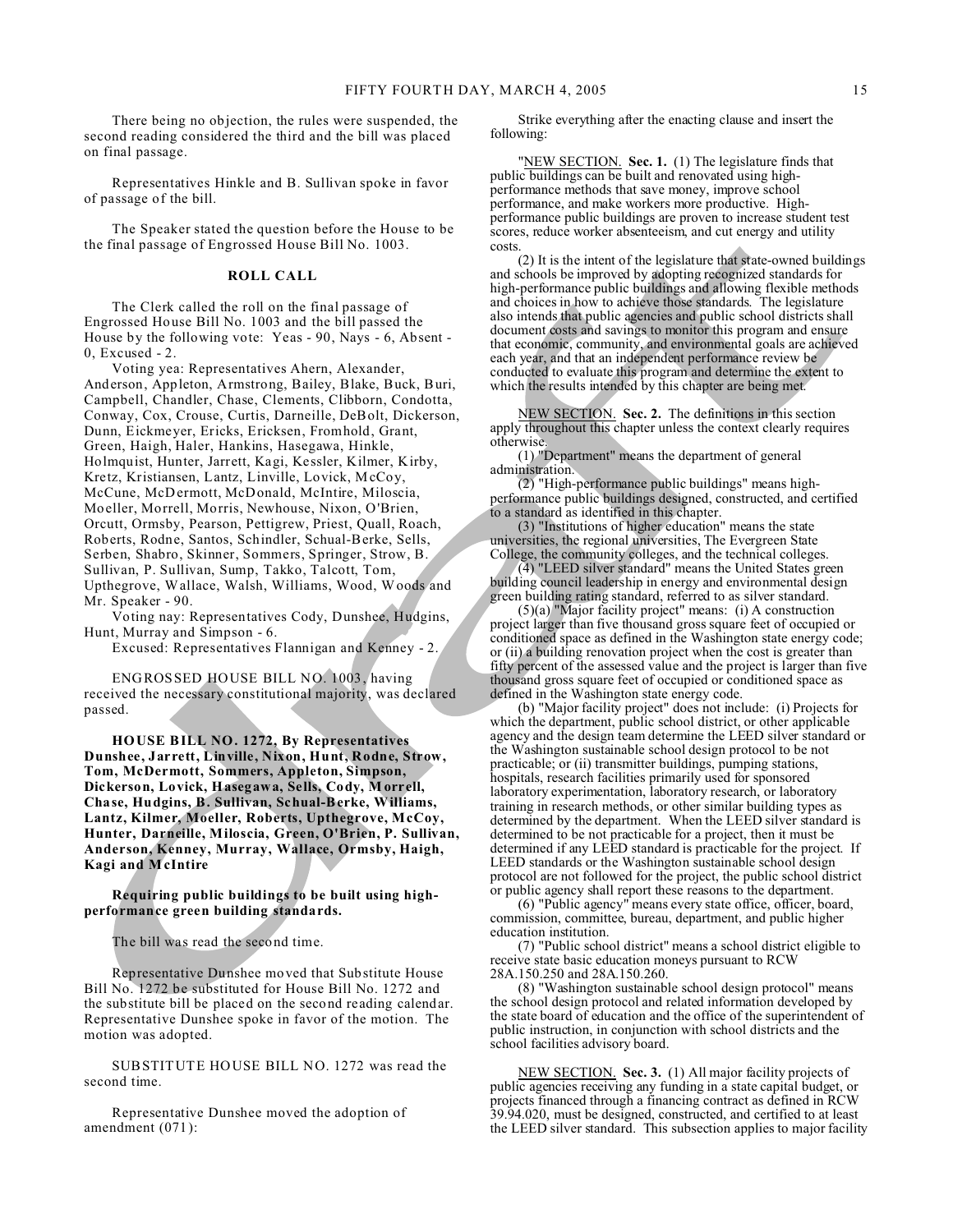projects that have not entered the design phase prior to the effective date of this section and to the extent appropriate LEED silver standards exist for that type of building or facility.

(2) All major facility projects of any entity other than a public agency or public school district receiving any funding in a state capital budget must be designed, constructed, and certified to at least the LEED silver standard. This subsection applies to major facility projects that have not entered the grant application process prior to the effective date of this section and to the extent appropriate LEED silver standards exist for that type of building or facility.

(3)(a) Public agencies, under this section, shall monitor and document ongoing operating savings resulting from major facility projects designed, constructed, and certified as required under this section.

(b) Public agencies, under this section, shall report annually to the department on major facility projects and operating savings.

(4) The department shall consolidate the reports required in subsection (3) of this section into one report and report to the governor and legislature by September 1st of each even-numbered year beginning in 2006 and ending in 2016. In its report, the department shall also report on the implementation of this chapter, including reasons why the LEED standard was not used as required by section  $2(5)(b)$  of this act. The department shall make recommendations regarding the ongoing implementation of this chapter, including a discussion of incentives and disincentives related to implementing this chapter.

NEW SECTION. **Sec. 4.** (1) All major facility projects of public school districts receiving any funding in a state capital budget must be designed and constructed to at least the LEED silver standard or the Washington sustainable school design protocol. To the extent appropriate LEED silver or Washington sustainable school design protocol standards exist for the type of building or facility, this subsection applies to major facility projects that have not received project approval from the superintendent of public instruction prior to: (a) July 1, 2006, for volunteering school districts; (b) July 1, 2007, for class one school districts; and (c) July 1, 2008, for class two school districts.

(2) Public school districts under this section shall: (a) Monitor and document appropriate operating benefits and savings resulting from major facility projects designed and constructed as required under this section for a minimum of five years following local board acceptance of a project receiving state funding; and (b) report annually to the superintendent of public instruction. The form and content of each report must be mutually developed by the office of the superintendent of public instruction in consultation with school districts.

(3) The superintendent of public instruction shall consolidate the reports required in subsection (2) of this section into one report and report to the governor and legislature by September 1st of each even-numbered year beginning in 2006 and ending in 2016. In its report, the superintendent of public instruction shall also report on the implementation of this chapter, including reasons why the LEED standard or Washington sustainable school design protocol was not used as required by section  $2(5)(b)$  of this act. The superintendent of public instruction shall make recommendations regarding the ongoing implementation of this chapter, including a discussion of incentives and disincentives related to implementing this chapter.

(4) The state board of education, in consultation with the superintendent of public instruction, shall develop and issue guidelines for administering this chapter for public school districts. The purpose of the guidelines is to define a procedure and method for employing and verifying compliance with the LEED silver standard or the Washington sustainable school design protocol.

(5) The superintendent of public instruction shall utilize the school facilities advisory board as a high-performance buildings advisory committee comprised of affected public schools, the state board of education, the superintendent of public instruction, the department, and others at the superintendent of public instruction's discretion to provide advice on implementing this chapter. Among other duties, the advisory committee shall make recommendations

regarding an education and training process and an ongoing evaluation or feedback process to help the superintendent of public instruction and the state board of education implement this chapter.

NEW SECTION. **Sec. 5.** On or before January 1, 2009, the department and the superintendent of public instruction shall summarize the reports submitted under sections 3(4) and 4(3) of this act and submit the individual reports to the legislative committees on capital budget and ways and means for review of the program's performance and consideration of any changes that may be needed to adapt the program to any new or modified standards for high-performance buildings that meet the intent of this chapter.

NEW SECTION. **Sec. 6.** (1)(a) The department, in consultation with affected public agencies, shall develop and issue guidelines for administering this chapter for public agencies. The purpose of the guidelines is to define a procedure and method for employing and verifying activities necessary for certification to at least the LEED silver standard for major facility projects.

(b) The department and the office of the superintendent of public instruction shall amend their fee schedules for architectural and engineering services to accommodate the requirements in the design of major facility projects under this chapter.

(c) The department and the office of the superintendent of public instruction shall procure architecture and engineering services consistent with chapter 39.80 RCW.

(d) Major facility projects designed to meet standards identified in this chapter must include building commissioning as a critical cost-saving part of the construction process. This process includes input from the project design and construction teams and the project ownership representatives.

(e) As provided in the request for proposals for construction services, the operating agency shall hold a preproposal conference for prospective bidders to discuss compliance with and achievement of standards identified in this chapter for prospective respondents.

(2) The department shall create a high-performance buildings advisory committee comprised of representatives from the design and construction industry involved in public works contracting, personnel from the affected public agencies responsible for overseeing public works projects, the state board of education, the office of the superintendent of public instruction, and others at the department's discretion to provide advice on implementing this chapter. Among other duties, the advisory committee shall make recommendations regarding an education and training process and an ongoing evaluation or feedback process to help the department implement this chapter.

(3) The department and the state board of education shall adopt rules to implement this section.

NEW SECTION. **Sec. 7.** A new section is added to chapter 28A.150 RCW to read as follows:

(1) In adopting implementation rules, the state board of education, in consultation with the superintendent of public instruction and the department of general administration, shall review and modify the current requirement for an energy conservation report review by the department of general administration as provided in WAC 180-27-075.

(2) In adopting implementation rules, the state board of education, in consultation with the superintendent of public instruction shall:

(a) Review and modify the current requirements for value engineering, constructability review, and building commissioning as provided in WAC 180-27-080;

(b) Review private and public utility providers' capacity and financial/technical assistance programs for affected public school districts to monitor and report utility consumption for purposes of reporting to the superintendent of public instruction as provided in section 4 of this act;

(c) Coordinate with the department of general administration, the state board of health, the department of ecology, federal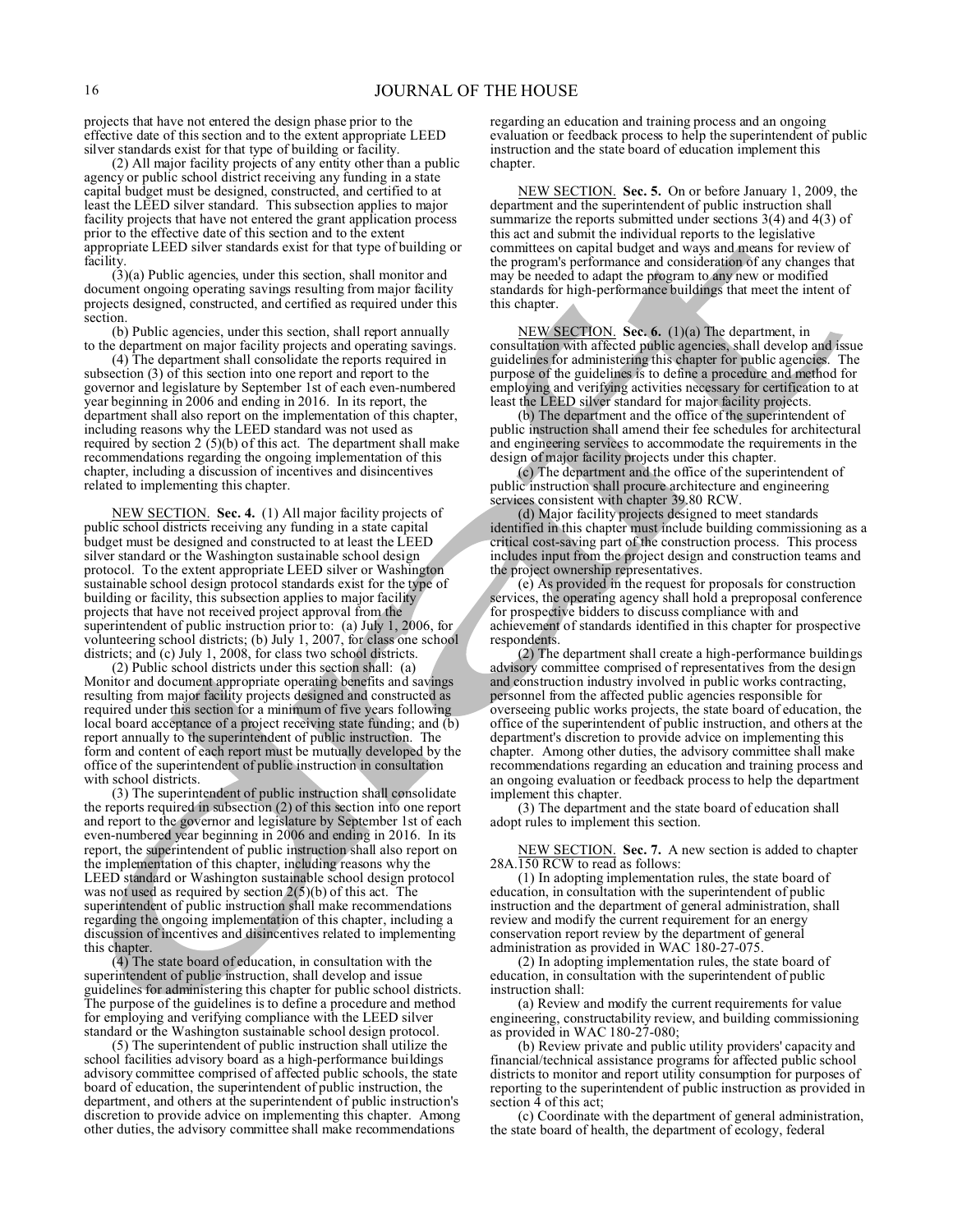agencies, and other affected agencies as appropriate in their consideration of rules to implement this section.

NEW SECTION. **Sec. 8.** A new section is added to chapter 28B.10 RCW to read as follows:

Institutions of higher education must comply with highperformance public building requirements under sections 1 through 3 and 6 of this act.

NEW SECTION. **Sec. 9.** A new section is added to chapter 28A.150 RCW to read as follows:

Public school districts must comply with high-performance public building requirements under sections 1, 2, 4, 6, and 7 of this act.

NEW SECTION. **Sec. 10.** A member of the design or construction teams may not be held liable for the failure of a major facility project to meet the LEED silver standard or other LEED standard established for the project as long as a good faith attempt was made to achieve the LEED standard set for the project.

NEW SECTION. **Sec. 11.** A new section is added to chapter 39.04 RCW to read as follows:

For purposes of determining compliance with chapter 39.-- RCW (sections 1 through 6, 10, and 12 through 14 of this act), the department of general administration shall credit the project for using wood products with a credible third party sustainable forest certification or from forests regulated under chapter 76.09 RCW, the Washington forest practices act.

NEW SECTION. **Sec. 12.** Except as provided in this section, affordable housing projects funded out of the state capital budget are exempt from the provisions of this chapter. On or before July 1, 2008, the department of community, trade, and economic development shall identify, implement, and apply a sustainable building program for affordable housing projects that receive housing trust fund (under chapter 43.185 RCW) funding in a state capital budget. The department of community, trade, and economic development shall not develop its own sustainable building standard, but shall work with stakeholders to adopt an existing sustainable building standard or criteria appropriate for affordable housing. Any application of the program to affordable housing, including any monitoring to track the performance of either sustainable features or energy standards or both, is the responsibility of the department of community, trade, and economic development. Beginning in 2009 and ending in 2016, the department of community, trade, and economic development shall report to the department as required under section  $3(\hat{3})(b)$  of this act.

NEW SECTION. **Sec. 13.** It is the intent and an established goal of the LEED program as authored by the United States green building council to increase demand for building materials and products that are extracted and manufactured locally, thereby reducing the environmental impacts and to support the local economy. Therefore, it is the intent of the legislature to emphasize this defined goal and establish a priority to use Washington state based resources, building materials, products, industries, manufacturers, and other businesses to provide economic development to Washington state and to meet the objectives of this chapter.

NEW SECTION. **Sec. 14.** The joint legislative audit and review committee, or its successor legislative agency, shall conduct a performance review of the high-performance buildings program established under this chapter.

(1) The performance audit shall include, but not be limited to:

(a) The identification of the costs of implementation of highperformance building standards in the design and construction of major facility projects subject to this chapter;

(b) The identification of operating savings attributable to the implementation of high-performance building standards, including but not limited to savings in energy, utility, and maintenance costs;

(c) The identification of any impacts of high-performance buildings standards on worker productivity and student performance; and

(d) An evaluation of the effectiveness of the highperformance building standards established under this chapter, and recommendations for any changes in those standards that may be supported by the committee's findings.

(2) The committee shall make a preliminary report of its findings and recommendations on or before December 1, 2010, and a final report on or before July 1, 2011.

NEW SECTION. **Sec. 15.** Sections 1 through 6, 10, and 12 through 14 of this act constitute a new chapter in Title 39 RCW."

Representatives Dunshee and Jarrett spoke in favor of the adoption of the amendment.

The amendment was adopted.

Amendment (075) was ruled out of order.

The bill was ordered engrossed.

There being no objection, the rules were suspended, the second reading considered the third and the bill was placed on final passage.

Representatives Dunshee, Jarrett, Green, Priest, Linville, Cox and Blake spoke in favor of passage of the bill.

Representatives Armstrong, Kristiansen and Orcutt spoke against the passage of the bill.

The Speaker stated the question before the House to be the final passage of Engrossed Substitute House Bill No. 1272.

# **ROLL CALL**

The Clerk called the roll on the final passage of Engrossed Substitute House Bill No. 1272 and the bill passed the House by the following vote: Yeas - 78, Nays - 18, Absent - 0, Excused - 2.

Voting yea: Representatives Ahern, Alexander, Anderson, Appleton, Bailey, Blake, Buri, Campbell, Chandler, Chase, Clements, Clibborn, Cody, Conway, Cox, Curtis, Darneille, DeBolt, Dickerson, Dunshee, Eickmeyer, Ericks, Ericksen, Fromhold, Grant, Green, Haigh, Haler, Hankins, Hasegawa, Hudgins, Hunt, Hunter, Jarrett, Kagi, Kessler, Kilmer, Kirby, Lantz, Linville, Lovick, McCoy, McDermott, McIntire, Miloscia, Moeller, Morrell, Morris, Murray, Newhouse, Nixon, O'Brien, Ormsby, Pettigrew, Priest, Quall, Roberts, Rodne, Santos, Schual-Berke, Sells, Serben, Shabro, Simpson, Skinner, Sommers, Springer, Strow, B. Sullivan, P. Sullivan, Takko, Tom, Upthegrove, Wallace, Walsh, Williams, Wood and Mr. Speaker - 78.

Voting nay: Representatives Armstrong, Buck, Condotta, Crouse, Dunn, Hinkle, Holmquist, Kretz, Kristiansen, McCune, McDonald, Orcutt, Pearson, Roach, Schindler, Sump, Talcott and Woods - 18.

Excused: Representatives Flannigan and Kenney - 2.

ENGROSSED SUBSTITUTE HOUSE BILL NO. 1272, having received the necessary constitutional majority, was declared passed.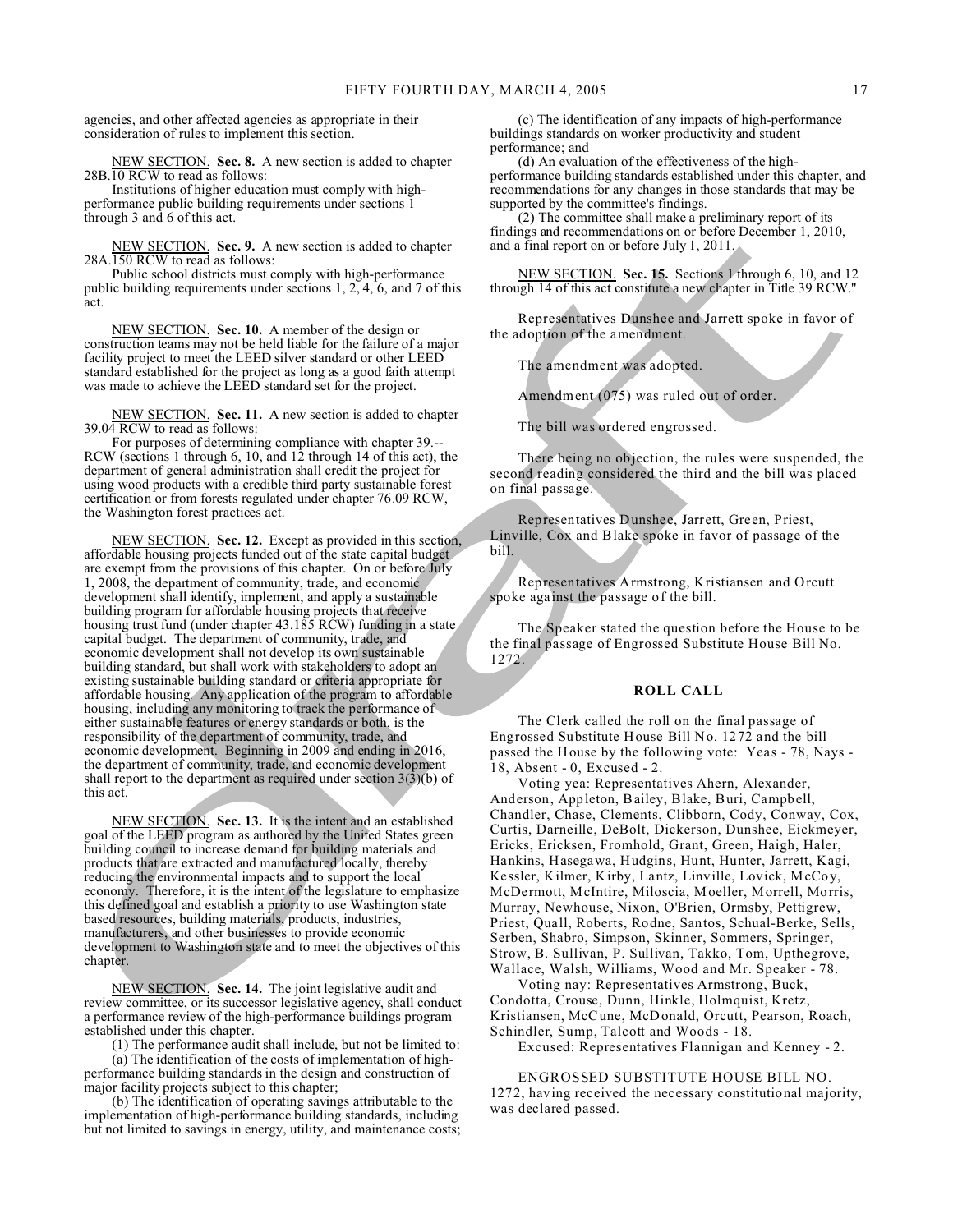**HOUSE BILL NO. 1282, By Representatives Schual-Berke, Tom, Cody, Jarrett, Fromhold, Hankins, Appleton, Haler, M urray, Nixon, Dickerson, Kagi, Hasegawa, Roberts, Springer, DeBolt, Lantz, Chase, Hunter, Upthegrove, Darneille, Moeller, Morrell, Hunt, Simpson, Williams, Green, Wood, Kenney, Wallace, Linville, Ormsby, Kilmer, Haigh, Santos, McIntire and Walsh**

#### **Regarding sexual health education.**

The bill was read the second time.

Representative Cody moved that Substitute House Bill No. 1282 be substituted for House Bill No. 1282 and the substitute bill be placed on the second reading calendar. Representative Cody spoke in favor of the motion. The motion was adopted.

SUBSTITUTE HOUSE BILL NO. 1282 was read the second time.

Representative Bailey moved the adoption of amendment (055):

On page 2, beginning on line 21, strike "a fundamental tool" and insert "tools that may be utilized"

On page 2, line 22, after "guidelines" strike "will" and insert "may"

On page 2, line 30, after "education" strike "must assure that sexual health education is consistent with the" and insert "may utilize the"

On page 2, line 33, after "instruction" insert "in developing a sexual health education curriculum"

On page 3, line 11, after "department" strike all material through "of" on line 13 and insert "may make information available pertaining to developments in the field of what constitutes"

Representatives Bailey, Talcott and Cox spoke in favor of the adoption of the amendment.

Representative Schual-Berke spoke against the adoption of the amendment.

The amendment was not adopted.

Representative Schindler moved the adoption of amendment (072):

On page 2, beginning on line 27, strike all of section 2 and insert the following:

"NEW SECTION. **Sec. 2.** The office of the superintendent of public instruction shall conduct a pilot project to assess the effectiveness of abstinence-only sexual health education curricula and comprehensive sexual health education curricula. Two school districts shall teach an abstinence-only sexual health education curriculum and two school districts shall teach a comprehensive sexual health education curriculum in accordance with the January 2005 guidelines for sexual health information and disease prevention of the department of health and office of the superintendent of public instruction.

The pilot project shall begin in September 2005 and shall conclude in June 2009. Upon completion of the pilot project, each school district shall report upon the success of the sexual health

education curricula, including the students' abilities to make responsible sexual health decisions, and teenage pregnancy rates and sexually-transmitted disease rates among the participants. The office of the superintendent of public instruction shall make the results of the pilot project available in a report to the legislature by December 1, 2009.

Representative Schindler spoke in favor of the adoption of the amendment.

Representative Schual-Berke spoke against the adoption of the amendment.

The amendment was not adopted.

Representative Curtis moved the adoption of amendment (053):

On page 3, line 1, after "(2)" insert "School districts that offer sexual health education may comply with subsection (1) of this section by using the services of more than one organization to teach different portions of a sexual health education curriculum as long as students are provided medically accurate and comprehensive sexual health education upon completion of the curriculum."

Representative Curtis spoke in favor of the adoption of the amendment.

Representative Schual-Berke spoke against the adoption of the amendment.

The amendment was not adopted.

Representative Dunn moved the adoption of amendment (041):

On page 3, line 2, after "instruction and" insert "instructional"

Representative Dunn and Schual-Berke spoke in favor of the adoption of the amendment.

The amendment was adopted.

Representative Schindler moved the adoption of amendment (056):

On page 3, after line 15, insert the following:

"NEW SECTION. **Sec. 3.** A new section is added to chapter 28A.230 RCW to read as follows:

(1) Each school district, at least one month before the presentation in any classroom, assembly, lecture series, or other group setting, of information regarding sex education or other matters pertaining to sexual conduct, shall:

(a) Provide written notice to the parents, guardians, or other custodians of the students who are the intended audience of such presentation; and

(b) Make the curricula and all related materials available for inspection by parents, guardians, and other custodians.

(2) No student may be permitted to attend or participate in a class, assembly, lecture, or other setting in which information regarding sex education or sexual conduct is presented unless the student's parent, guardian, or other custodian consents in writing.

(3) The notice required under this section must include:

(a) The date, time, and location of the scheduled presentation to students;

(b) A sampling of the curriculum that is a fair representation of the information to be provided to students;

(c) The places and times when the curriculum and materials will be available for inspection or viewing; and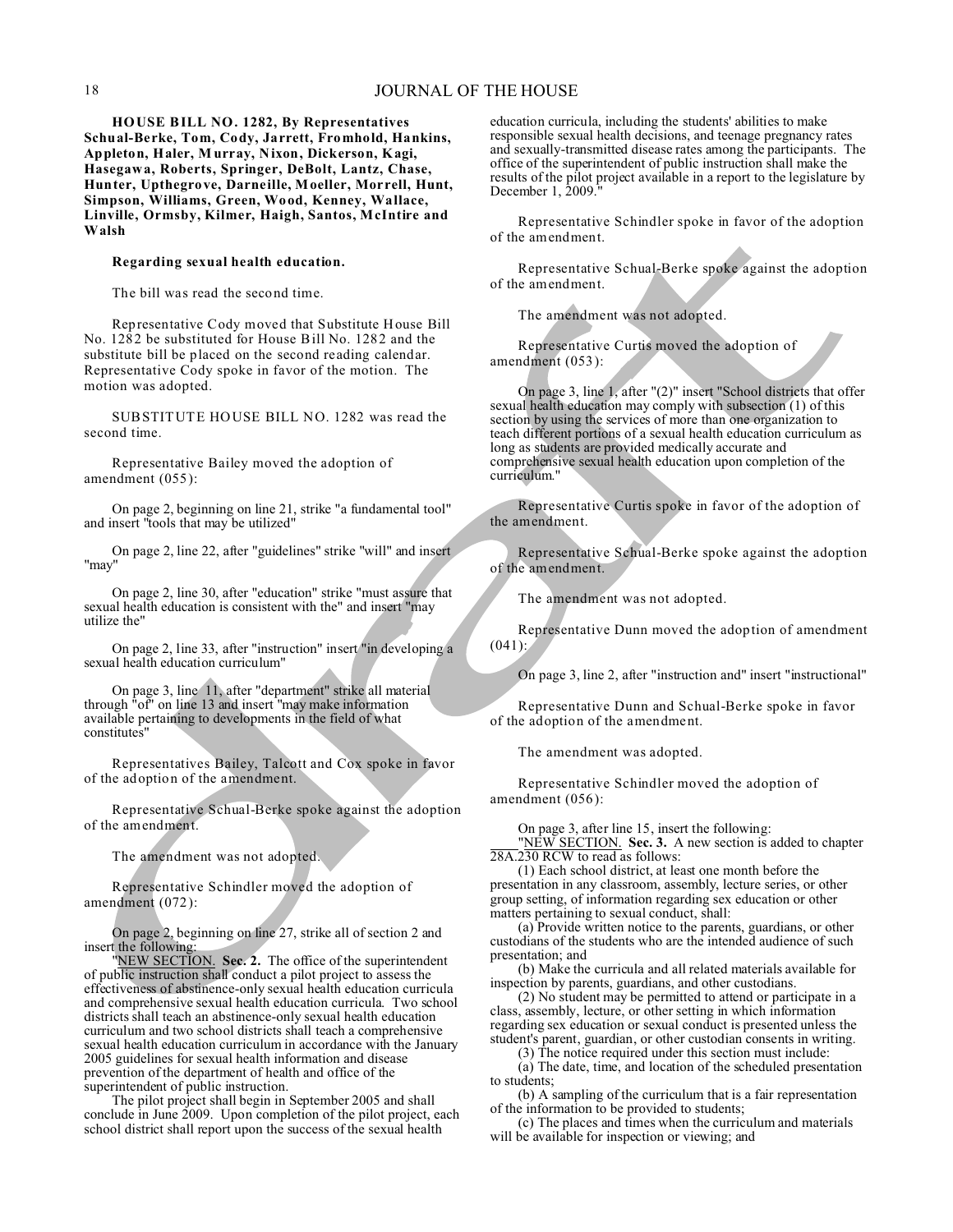(d) An explanation that no student will be allowed to participate in or attend a presentation of the information without written consent from a parent, guardian, or other custodian.

(4) The consent form required under this section must include a means for a parent, guardian, or other custodian to indicate whether the parent, guardian, or custodian:

(a) Has inspected or reviewed the curriculum; and

(b) Consents to the student's participation in the class, assembly, lecture, or other setting.

**Sec. 4.** RCW 28A.230.070 and 1994 c 245 s 7 are each amended to read as follows:

(1) The life-threatening dangers of acquired immunodeficiency syndrome (AIDS) and its prevention shall be taught in the public schools of this state. AIDS prevention education shall be limited to the discussion of the life-threatening dangers of the disease, its spread, and prevention. Students shall receive such education at least once each school year beginning no later than the fifth grade.

(2) Each district board of directors shall adopt an AIDS prevention education program which is developed in consultation with teachers, administrators, parents, and other community members including, but not limited to, persons from medical, public health, and mental health organizations and agencies so long as the curricula and materials developed for use in the AIDS education program either (a) are the model curricula and resources under subsection (3) of this section, or (b) are developed by the school district and approved for medical accuracy by the office on AIDS established in RCW 70.24.250. If a district elects to use curricula developed by the school district, the district shall submit to the office on AIDS a copy of its curricula and an affidavit of medical accuracy stating that the material in the district-developed curricula has been compared to the model curricula for medical accuracy and that in the opinion of the district the districtdeveloped materials are medically accurate. Upon submission of the affidavit and curricula, the district may use these materials until the approval procedure to be conducted by the office of AIDS has been completed.

(3) Model curricula and other resources available from the superintendent of public instruction may be reviewed by the school district board of directors, in addition to materials designed locally, in developing the district's AIDS education program. The model curricula shall be reviewed for medical accuracy by the office on AIDS established in RCW 70.24.250 within the department of social and health services.

(4) Each school district shall, at least one month before teaching AIDS prevention education in any classroom, conduct at least one presentation during weekend and evening hours for the parents and guardians of students concerning the curricula and materials that will be used for such education. The parents and guardians shall be notified ((by the school district of the presentation and that the curricula and materials are available for inspection)) according to the procedures in section 3 of this act. No student may ((be required to)) participate in AIDS prevention education  $((**if**))$  unless the student's parent or guardian $((**colon** + **having**$ attended one of the district presentations, objects)) consents in writing to the participation.

(5) The office of the superintendent of public instruction with the assistance of the office on AIDS shall update AIDS education curriculum material as newly discovered medical facts make it necessary.

(6) The curriculum for AIDS prevention education shall be designed to teach students which behaviors place a person dangerously at risk of infection with the human immunodeficiency virus (HIV) and methods to avoid such risk including, at least:

(a) The dangers of drug abuse, especially that involving the use of hypodermic needles; and

(b) The dangers of sexual intercourse, with or without condoms.

(7) The program of AIDS prevention education shall stress the life-threatening dangers of contracting AIDS and shall stress that abstinence from sexual activity is the only certain means for the prevention of the spread or contraction of the AIDS virus

through sexual contact. It shall also teach that condoms and other artificial means of birth control are not a certain means of preventing the spread of the AIDS virus and reliance on condoms puts a person at risk for exposure to the disease."

Renumber remaining sections accordingly.

Correct the title.

Representatives Schindler and Ericksen spoke in favor of the adoption of the amendment.

Representative Schual-Berke spoke against the adoption of the amendment.

The amendment was not adopted.

Representative Schindler moved the adoption of amendment (065):

On page 3, after line 17, insert the following:

"NEW SECTION. **Sec. 4.** If specific funding to teach sexual health education in compliance with the 2005 guidelines for sexual health information and disease prevention, referencing this act by bill or chapter number, is not provided by June 30, 2005, in the omnibus appropriations act, this act is null and void."

Correct the title.

Representatives Schindler and Armstrong spoke in favor of the adoption of the amendment.

Representative Schual-Berke spoke against the adoption of the amendment.

The amendment was not adopted.

The bill was ordered engrossed.

There being no objection, the rules were suspended, the second reading considered the third and the bill was placed on final passage.

Representatives Schual-Berke, Tom, Springer, Dickerson, Haigh and Darneille spoke in favor of passage of the bill.

Representatives Bailey, Hinkle, Schindler, Ericksen, Armstrong, Nixon, Ahern and Orcutt, spoke against the passage of the bill.

The Speaker stated the question before the House to be the final passage of Engrossed Substitute House Bill No. 1282.

# **ROLL CALL**

The Clerk called the roll on the final passage of Engrossed Substitute House Bill No. 1282 and the bill passed the House by the following vote: Yeas - 61, Nays - 36, Absent - 0, Excused - 1.

Voting yea: Representatives Appleton, Blake, Chase, Clibborn, Cody, Conway, Darneille, DeBolt, Dickerson, Dunshee, Eickmeyer, Ericks, Fromhold, Grant, Green, Haigh, Haler, Hankins, Hasegawa, Hudgins, Hunt, Hunter, Jarrett, Kagi, Kenney, Kessler, Kilmer, Kirby, Lantz, Linville, Lovick, McCoy, McDermott, McIntire, Moeller, Morrell, Morris, Murray, Nixon, O'Brien, Ormsby,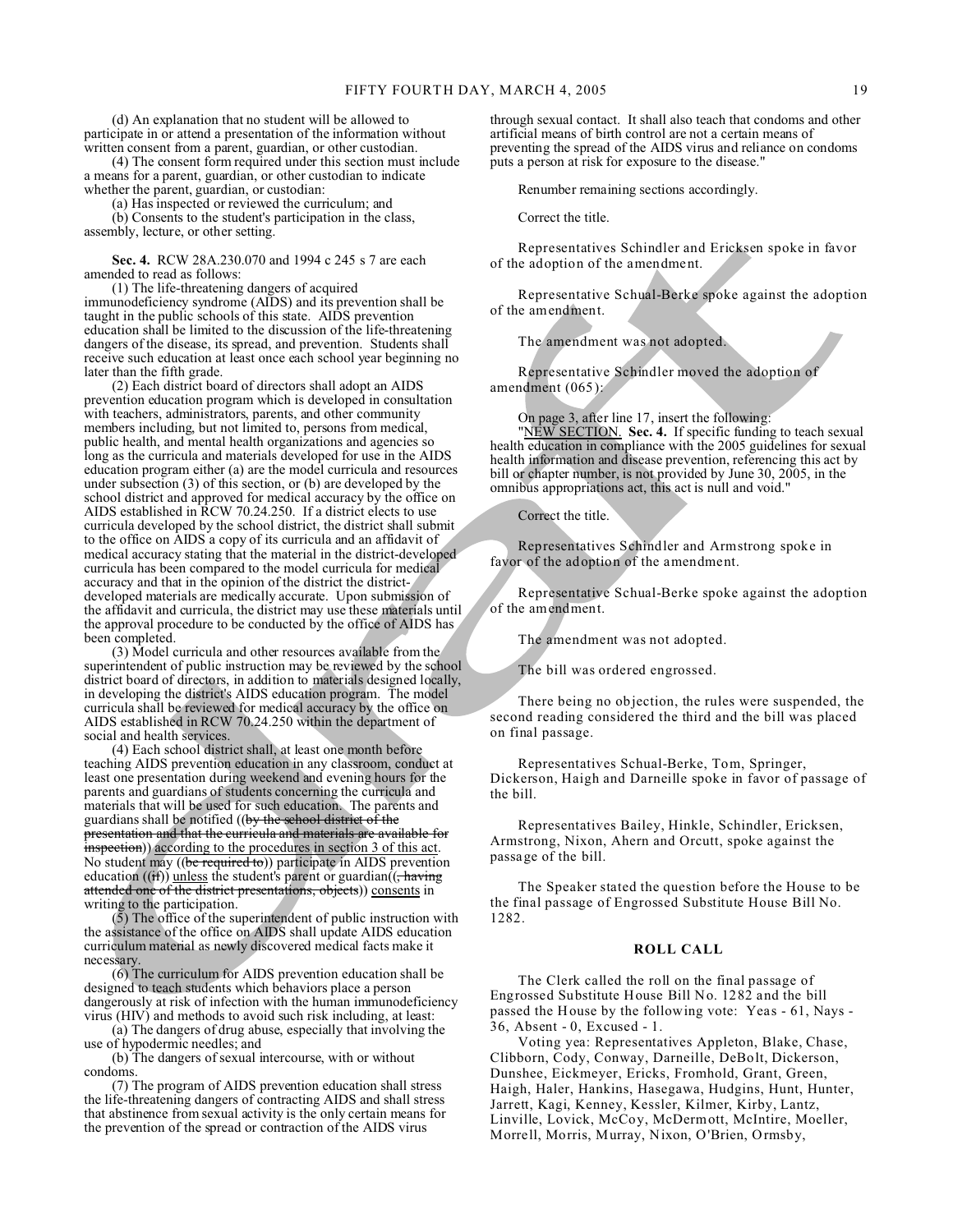Pettigrew, Quall, Roberts, Santos, Schual-Berke, Sells, Simpson, Sommers, Springer, Strow, B. Sullivan, P. Sullivan, Takko, Tom, Upthegrove, Wallace, Walsh, Williams, Wood and Mr. Speaker - 61.

Voting nay: Representatives Ahern, Alexander, Anderson, Armstrong, Bailey, Buck, Buri, Campbell, Chandler, Clements, Condotta, Cox, Crouse, Curtis, Dunn, Ericksen, Hinkle, Holmquist, Kretz, Kristiansen, McCune, McDonald, Miloscia, Newhouse, Orcutt, Pearson, Priest, Roach, Rodne, Schindler, Serben, Shabro, Skinner, Sump, Talcott and Woods - 36.

Excused: Representative Flannigan - 1.

ENGROSSED SUBSTITUTE HOUSE BILL NO. 1282, having received the necessary constitutional majority, was declared passed.

There being no objection, the House advanced to the eleventh order of business.

There being no objection, the House adjourned until 10:00 a.m., March 7, 2005, the 57th Day of the Regular Session.

FRANK CHOPP, Speaker RICHARD NAFZIGER, Chief Clerk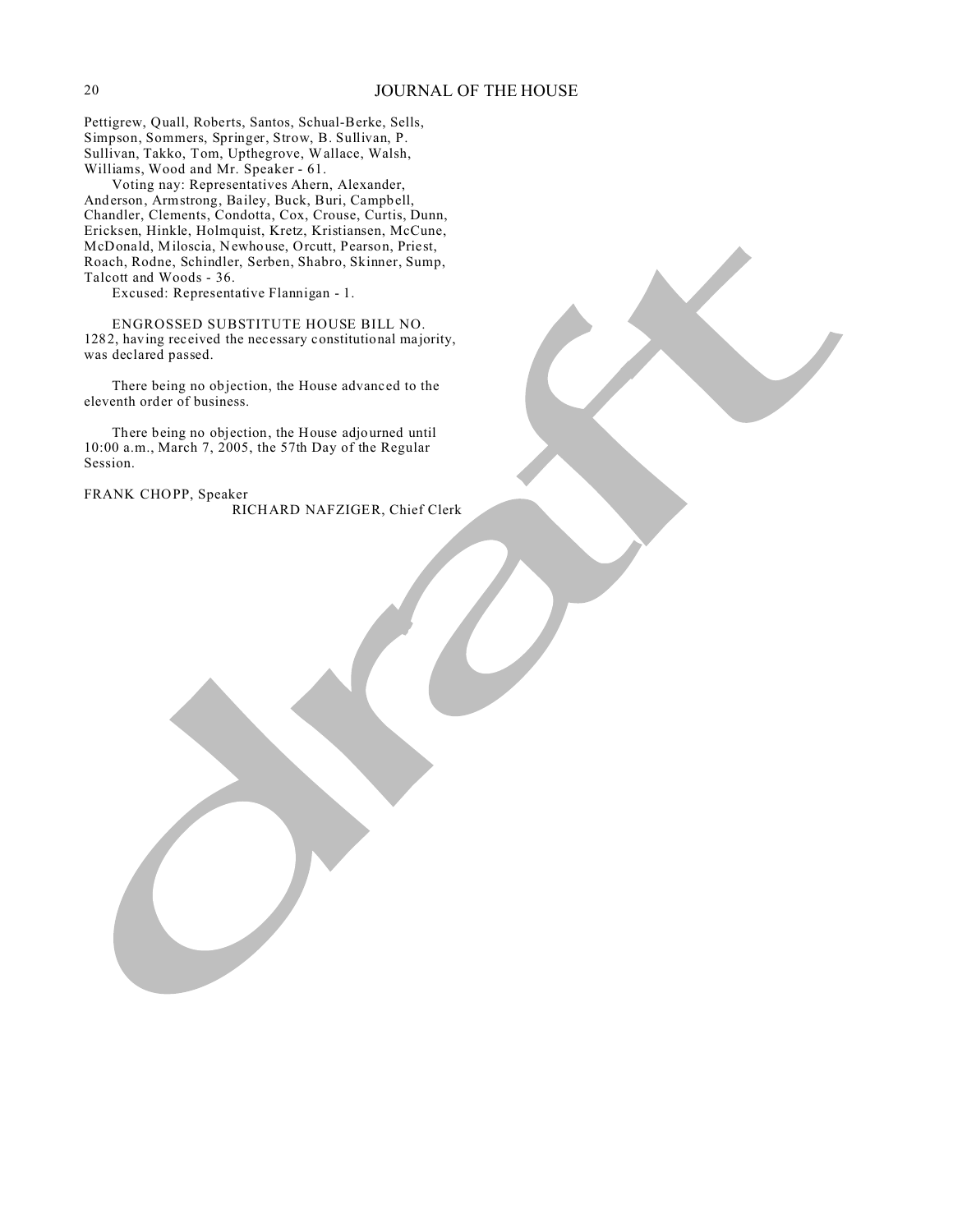| 1003                                                                                                                                                                                                                           |  |
|--------------------------------------------------------------------------------------------------------------------------------------------------------------------------------------------------------------------------------|--|
| Second Reading Amendment (a) respectively. The contract of the second Reading Amendment (b) and the second results of the second results of the second results of the second results of the second results of the second resul |  |
| 1007                                                                                                                                                                                                                           |  |
|                                                                                                                                                                                                                                |  |
|                                                                                                                                                                                                                                |  |
| 1014-S                                                                                                                                                                                                                         |  |
|                                                                                                                                                                                                                                |  |
| 1032                                                                                                                                                                                                                           |  |
|                                                                                                                                                                                                                                |  |
|                                                                                                                                                                                                                                |  |
| 1051                                                                                                                                                                                                                           |  |
|                                                                                                                                                                                                                                |  |
| 1090                                                                                                                                                                                                                           |  |
|                                                                                                                                                                                                                                |  |
| 1090-S                                                                                                                                                                                                                         |  |
|                                                                                                                                                                                                                                |  |
|                                                                                                                                                                                                                                |  |
| 1112                                                                                                                                                                                                                           |  |
|                                                                                                                                                                                                                                |  |
| 1115                                                                                                                                                                                                                           |  |
|                                                                                                                                                                                                                                |  |
| 1120                                                                                                                                                                                                                           |  |
|                                                                                                                                                                                                                                |  |
| 1124                                                                                                                                                                                                                           |  |
|                                                                                                                                                                                                                                |  |
|                                                                                                                                                                                                                                |  |
| 1132                                                                                                                                                                                                                           |  |
| $1132-S$                                                                                                                                                                                                                       |  |
|                                                                                                                                                                                                                                |  |
|                                                                                                                                                                                                                                |  |
| 1133                                                                                                                                                                                                                           |  |
|                                                                                                                                                                                                                                |  |
| $1133-S$                                                                                                                                                                                                                       |  |
|                                                                                                                                                                                                                                |  |
| 1141                                                                                                                                                                                                                           |  |
|                                                                                                                                                                                                                                |  |
|                                                                                                                                                                                                                                |  |
| 1154-S                                                                                                                                                                                                                         |  |
| President Signed (and the contract of the contract of the contract of the contract of the contract of the contract of the contract of the contract of the contract of the contract of the contract of the contract of the cont |  |
| 1158                                                                                                                                                                                                                           |  |
|                                                                                                                                                                                                                                |  |
| 1158-S                                                                                                                                                                                                                         |  |
|                                                                                                                                                                                                                                |  |
| 1174                                                                                                                                                                                                                           |  |
|                                                                                                                                                                                                                                |  |
| 1174-S                                                                                                                                                                                                                         |  |
|                                                                                                                                                                                                                                |  |
|                                                                                                                                                                                                                                |  |
| 1179                                                                                                                                                                                                                           |  |
| Second Reading (All Contract Contract Contract Contract Contract Contract Contract Contract Contract Contract Contract Contract Contract Contract Contract Contract Contract Contract Contract Contract Contract Contract Cont |  |
| 1179-S                                                                                                                                                                                                                         |  |
|                                                                                                                                                                                                                                |  |
| 1214                                                                                                                                                                                                                           |  |
|                                                                                                                                                                                                                                |  |
| 1214-S                                                                                                                                                                                                                         |  |
|                                                                                                                                                                                                                                |  |
|                                                                                                                                                                                                                                |  |
| 1235                                                                                                                                                                                                                           |  |
|                                                                                                                                                                                                                                |  |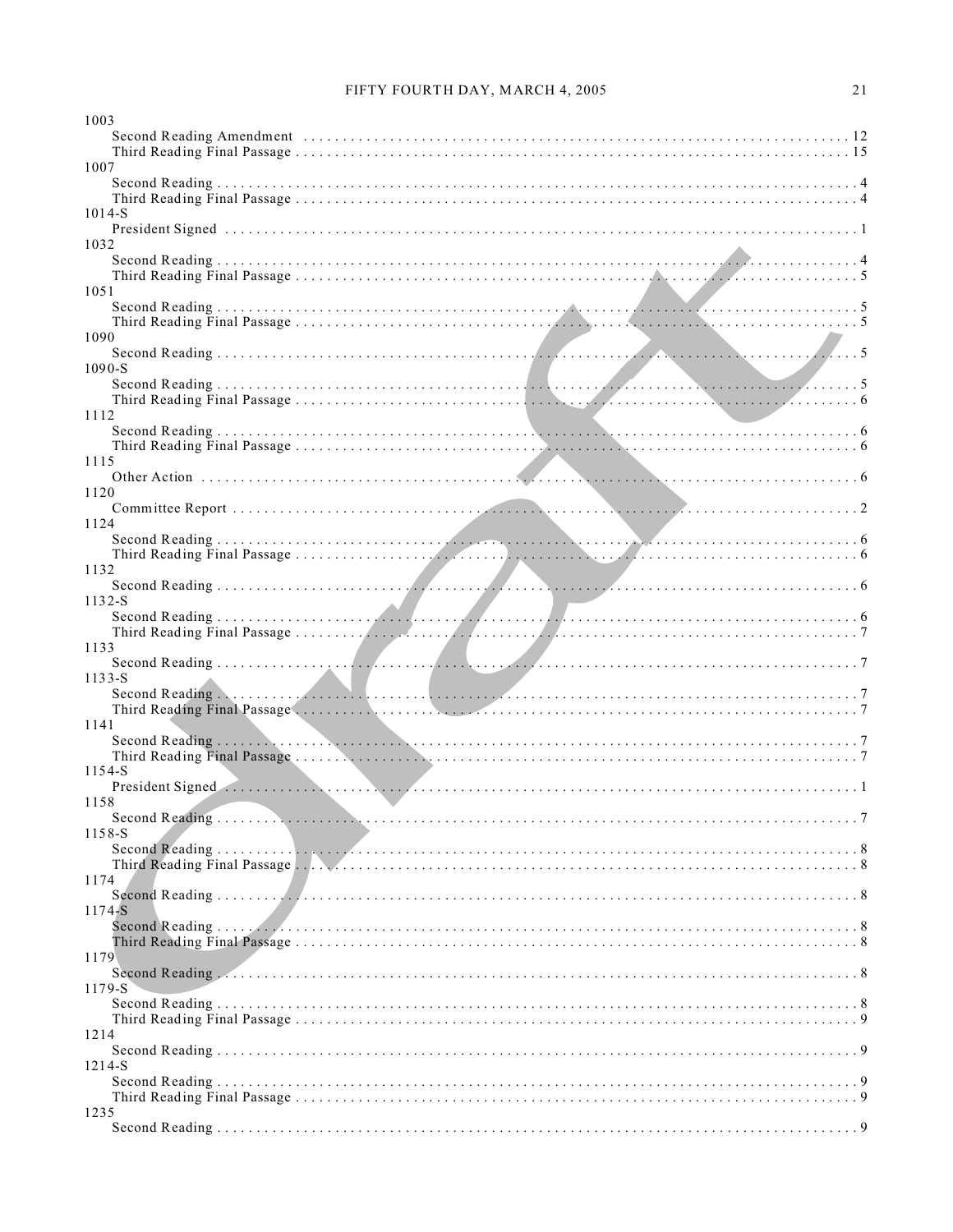# JOURNAL OF THE HOUSE

| 1243       |  |
|------------|--|
|            |  |
| 1266       |  |
| 1266-S     |  |
|            |  |
| 1272       |  |
|            |  |
| $1272 - S$ |  |
|            |  |
| 1282       |  |
| 1282-S     |  |
|            |  |
| 1286       |  |
|            |  |
| 1304       |  |
|            |  |
| 1304-S     |  |
|            |  |
| 1326       |  |
| 1326-S     |  |
|            |  |
| 1344       |  |
| 1457       |  |
|            |  |
| 1662       |  |
| 1695       |  |
|            |  |
| 1832       |  |
|            |  |
| 1888       |  |
|            |  |
| 1944       |  |
|            |  |
| 1958       |  |
|            |  |
| 2276       |  |
| 2277       |  |
|            |  |
| 2278       |  |
| 2279       |  |
| 2280       |  |
|            |  |
| 2281       |  |
| 2282       |  |
| 2283       |  |
|            |  |